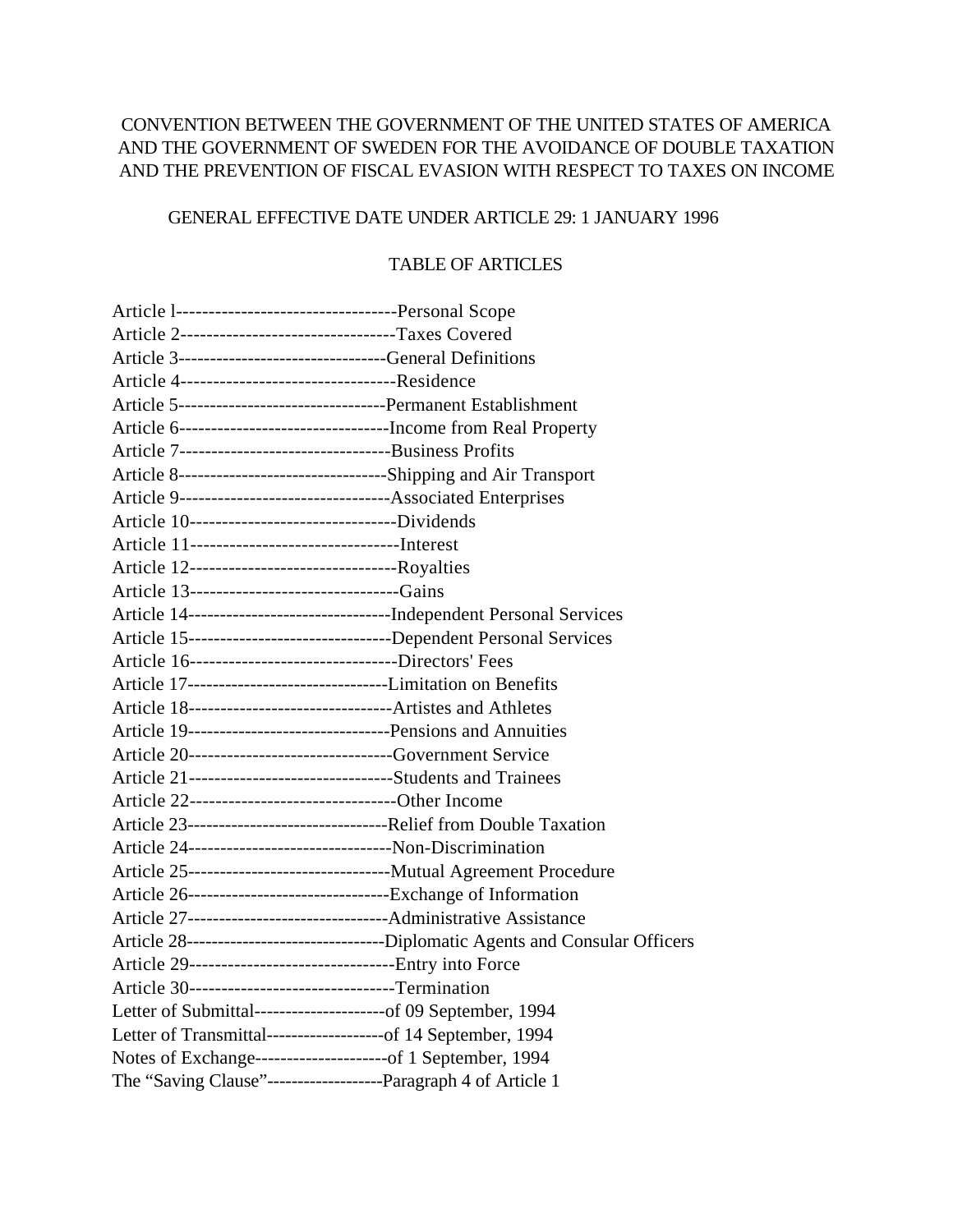#### MESSAGE

#### FROM

#### THE PRESIDENT OF THE UNITED STATES

#### TRANSMITTING

# <span id="page-1-0"></span>THE CONVENTION BETWEEN THE GOVERNMENT OF THE UNITED STATES OF AMERICA AND THE GOVERNMENT OF SWEDEN FOR THE AVOIDANCE OF DOUBLE TAXATION AND THE PREVENTION OF FISCAL EVASION WITH RESPECT TO TAXES ON INCOME SIGNED AT STOCKHOLM ON SEPTEMBER 1, 1994, TOGETHER WITH A RELATED EXCHANGE OF NOTES

#### LETTER OF SUBMITTAL

DEPARTMENT OF STATE, *Washington, September 9, 1994.*

The PRESIDENT, *The White House.*

 THE PRESIDENT: I have the honor to submit to you, with a view to its transmission to the Senate for advice and consent to ratification, the Convention Between the Government of the United States of America and the Government of Sweden for the Avoidance of Double Taxation and the Prevention of Fiscal Evasion with Respect to Taxes on Income signed at Stockholm on September 1, 1994, together with a related exchange of notes.

 The Convention is based on the 1981 model income tax convention published by the U.S. Treasury Department and the model income tax convention published by the Organization for Economic Cooperation and Development (OECD). It takes into account the current tax laws and recent income tax treaty policies of both countries.

 Like other U.S. income tax conventions, this bilateral Convention provides rules specifying when various categories of income derived by a resident of one country may be taxed by the other country and limiting, in certain cases, the rate of tax that may be imposed by the country where the income arises (the "source country"). The Convention also confirms that the residence country will avoid international double taxation by granting a foreign tax credit, and it provides for administrative cooperation to avoid double taxation and prevent fiscal evasion of taxes.

 The proposed Convention provides for maximum rates of tax at source on payments of dividends, interest and royalties. It also provides for the imposition of the branch profits tax, and limits the rate at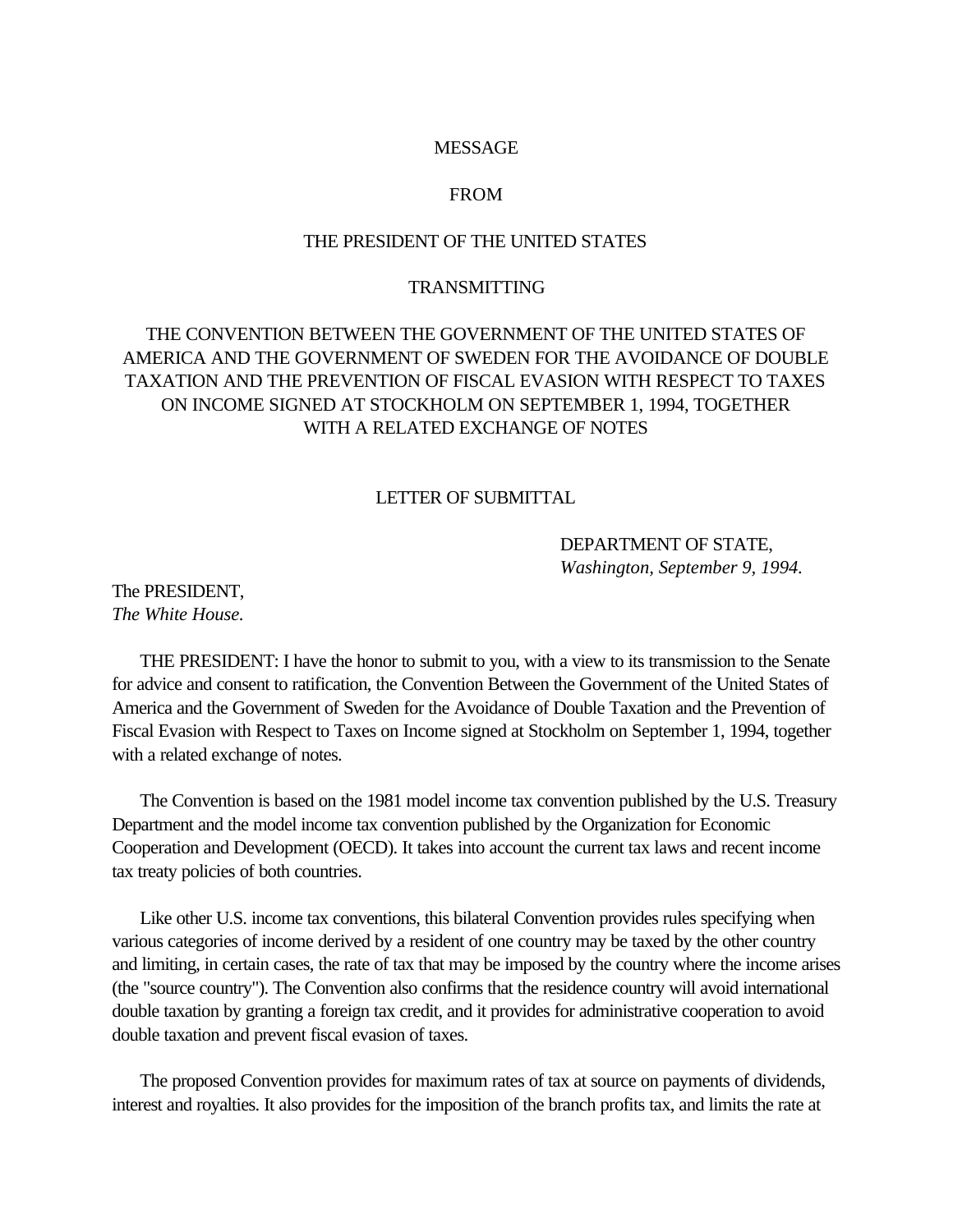<span id="page-2-0"></span>which the tax may be imposed to 5 percent.

 The Convention contains rules found in most U.S. tax treaties regarding the taxation of business profits, personal service income, transportation income, real property income and capital gains, the granting of relief from double taxation and the protection against discriminatory taxation. It also contains provisions similar to those in other recent treaties designed to prevent third country residents from taking unwarranted advantage of the Convention by routing income through an entity established for that purpose in one of the Contracting States.

 Also included in the proposed Convention are the rules necessary for its administration, including rules for the resolution of disputes, the interaction of the proposed Convention with other agreements, and the exchange of information. The proposed Convention also retains the provision on assistance in collection currently in force between the United States and Sweden. Finally, it authorizes the General Accounting Office and the Tax Writing Committees of Congress to obtain access to certain tax information exchanged under the Convention for use in their oversight of the administration of U.S. tax laws and treaties.

 The proposed Convention is subject to ratification. It enters into force on the exchange of instruments of ratification. Its provisions will have effect for the United States, with respect to taxes payable at the source, for payments made or credited on or after the first day of January following entry into force, and in other cases, with respect to taxable years beginning on or after that date. The treaty will have effect with respect to Swedish income taxes for any income derived on or after the first day of January following entry into force, and with respect to Swedish capital taxes for any taxes which are assessed in or after the second calendar year following entry into force. The treaty remains in force indefinitely unless terminated by one of the Contracting States. Either State may terminate the Convention after 5 years from its entry into force, by giving at least six months prior notice through diplomatic channels.

 The related exchange of notes clarifies the application of the shipping and aircraft provisions to the Scandinavian Airlines System. The exchange also makes clear that certain railroad retirement benefits under United States law will be taxable only in the United States.

 A technical memorandum explaining the provisions of the Convention in detail is being prepared by the Department of the Treasury and will be submitted separately to the Senate Committee on Foreign Relations.

Respectfully submitted,

#### WARREN CHRISTOPHER.

#### LETTER OF TRANSMITTAL

THE WHITE HOUSE, *September 14, 1994.*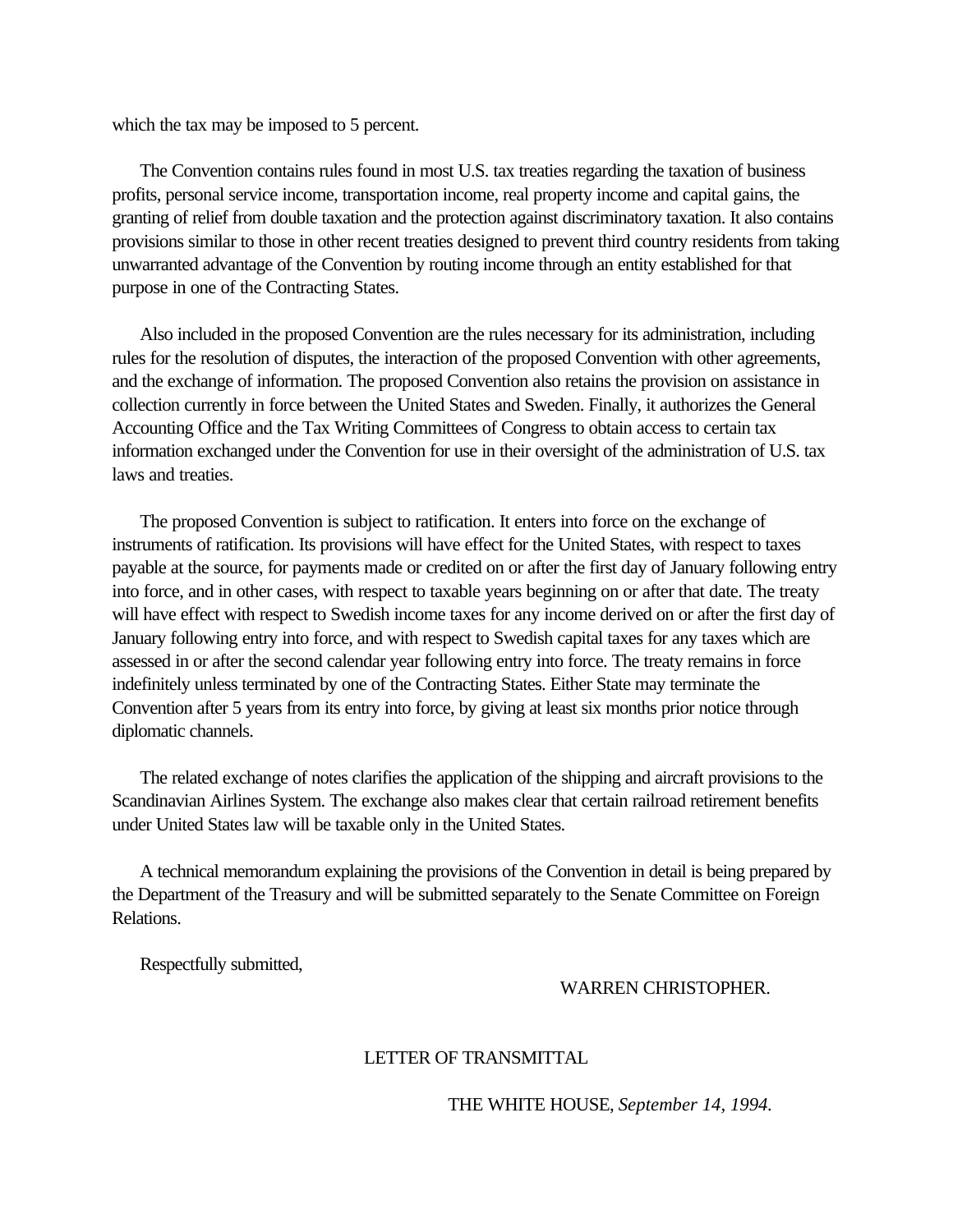<span id="page-3-0"></span>*To the Senate of the United States:*

 I transmit herewith for Senate advice and consent to ratification the Convention Between the Government of the United States of America and the Government of Sweden for the Avoidance of Double Taxation and the Prevention of Fiscal Evasion with Respect to Taxes on Income signed at Stockholm on September 1, 1994, together with a related exchange of notes. Also transmitted for the information of the Senate is the report of the Department of State with respect to the Convention.

 The proposed Convention with Sweden replaces the present income tax regime between the two countries. In general, the proposed Convention follows the pattern of other recent U.S. income tax treaties and the 1981 U.S. Model Income Tax Convention, as well as the OECD Model Tax Convention on Income and Capital.

 I recommend that the Senate give early and favorable consideration to the Convention and the related exchange of notes and give its advice and consent to ratification.

#### WILLIAM J. CLINTON.

# CONVENTION BETWEEN THE GOVERNMENT OF THE UNITED STATES OF AMERICA AND THE GOVERNMENT OF SWEDEN FOR THE AVOIDANCE OF DOUBLE TAXATION AND THE PREVENTION OF FISCAL EVASION WITH RESPECT TO TAXES ON INCOME

 The Government of the United States of America and the Government of Sweden, desiring to conclude a convention for the avoidance of double taxation and the prevention of fiscal evasion with respect to taxes on income, have agreed as follows:

## ARTICLE 1

#### Personal Scope

 1. This Convention shall apply to persons who are residents of one or both of the Contracting States, except as otherwise provided in the Convention.

 2. The Convention shall not restrict in any manner any exclusion, exemption, deduction, credit, or other allowance now or hereafter accorded

a) by the laws of either Contracting State; or

b) by any other agreement between the Contracting States.

3. Notwithstanding the provisions of paragraph 2 b):

(a) Notwithstanding any other agreement to which the Contracting States may be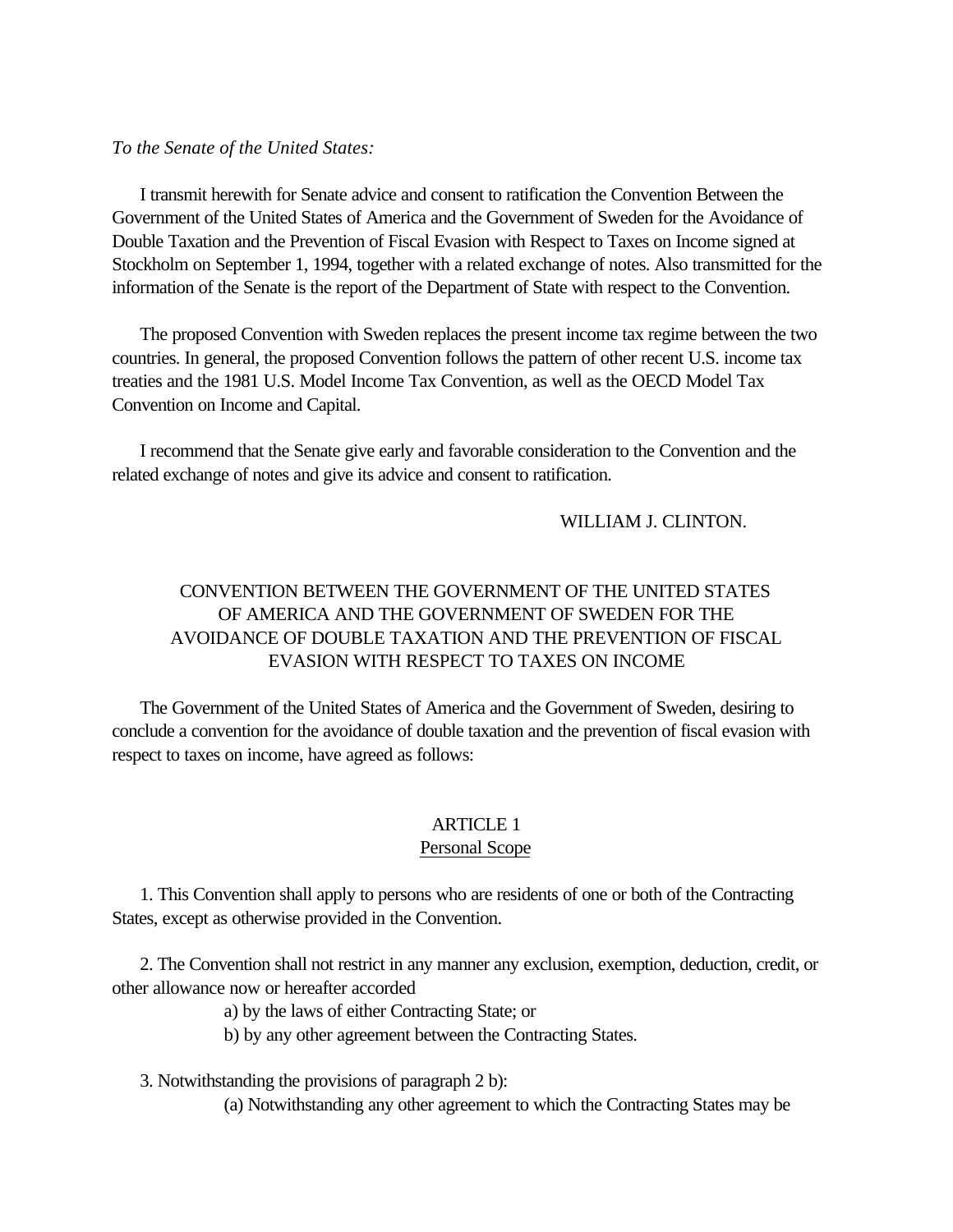<span id="page-4-0"></span>parties, a dispute concerning whether a measure is within the scope of this Convention shall be considered only by the competent authorities of the Contracting States, as defined in subparagraph 1 e) of Article 3 (General Definitions) of this Convention, and the procedures under this Convention exclusively shall apply to the dispute.

b) Unless the competent authorities determine that a taxation measure is not within the scope of this Convention, the non-discrimination obligations of this Convention exclusively shall apply with respect to that measure, except for such national treatment or most-favored-nation obligations as may apply to trade in goods under the General Agreement on Tariffs and Trade. No national treatment or most-favored-nation obligation under any other agreement shall apply with respect to that measure.

c) For the purpose of this paragraph, a "measure" is a law, regulation, rule, procedure, decision, administrative action, or any other form of measure.

 4. Notwithstanding any provision of the Convention except paragraph 5, the United States may tax its residents (as determined under Article 4 (Residence)), and by reason of citizenship may tax its citizens, as if the Convention had not come into effect. For this purpose, the term "citizen" shall include a former citizen whose loss of citizenship had as one if its principal purposes the avoidance of tax, but only for a period of 10 years following such loss.

5. The provisions of paragraph 4 shall not affect

a) the benefits conferred by the United States under paragraph 2 of Article 9 (Associated Enterprises), under paragraph 2 of Article 19 (Pensions and Annuities), and under Articles 23 (Relief from Double Taxation), 24 (Non-Discrimination) and 25 (Mutual Agreement Procedure); and

b) the benefits conferred by the United States under Articles 20 (Government Service), 21 (Students and Trainees) and 28 (Diplomatic Agents and Consular Officers) upon individuals who are neither citizen of, nor have immigrant status in, the United States.

#### ARTICLE 2

#### Taxes Covered

1. The existing taxes to which this Convention shall apply are:

a) in the United States: the Federal income taxes imposed by the Internal Revenue Code (but excluding the accumulated earnings tax, the personal holding company tax, and social security taxes), and the excise taxes imposed on insurance premiums paid to foreign insurers and with respect to private foundations. The Convention shall, however, apply to the excise taxes imposed on insurance premiums paid to foreign insurers only to the extent that the risks covered by such premiums are not reinsured with a person not entitled to the benefits of this or any other convention which exempts these taxes; and

b) in Sweden:

(i) the State income tax, including the sailor's tax and the coupon tax;

(ii) the special income tax on non-residents;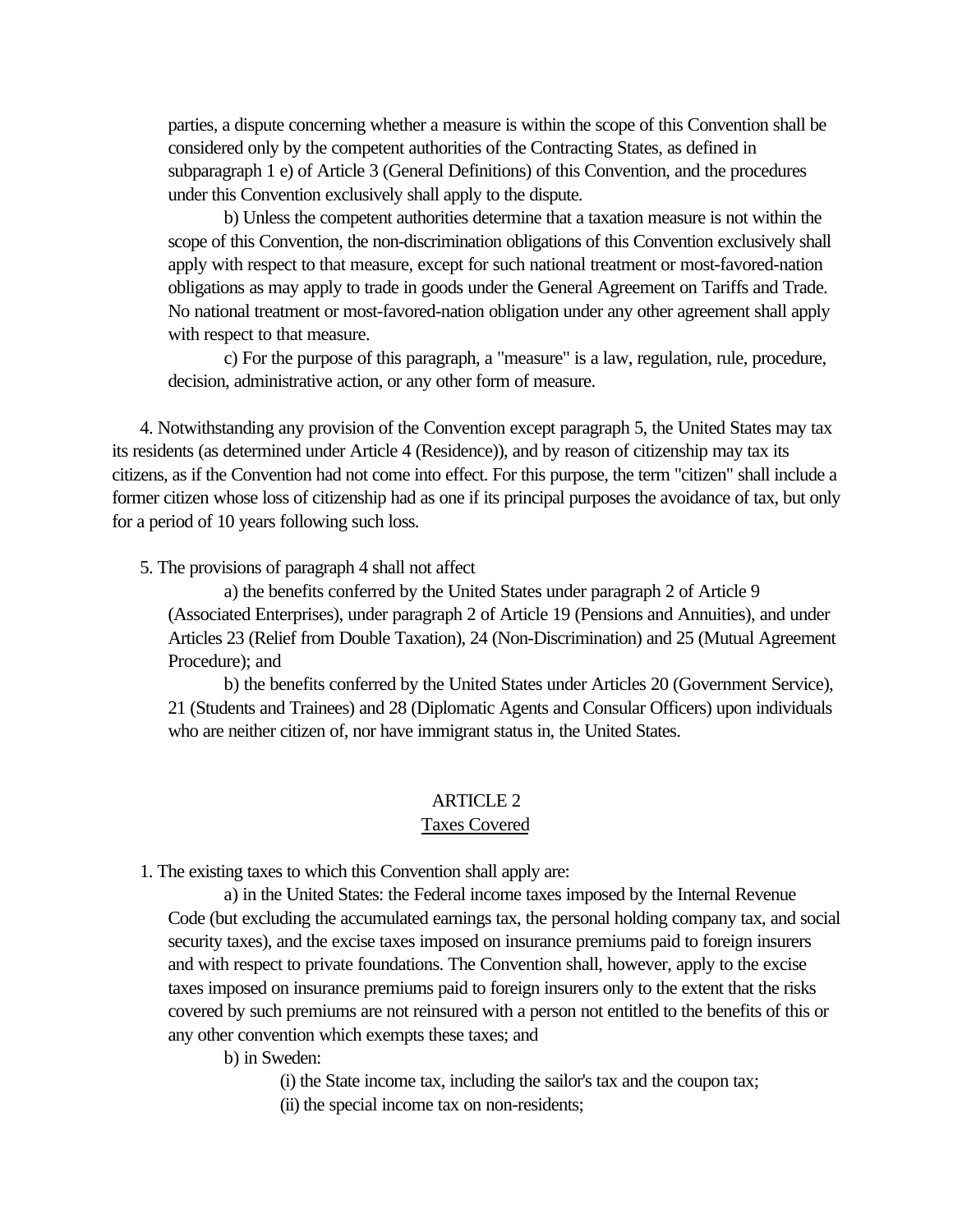- (iii) the special income tax on non-resident entertainers and artistes;
- (iv) the communal income tax;
- (v) for the purpose of paragraph 3 of this Article, the State capital tax; and
- (vi) the excise tax imposed on insurance premiums paid to foreign insurers.

<span id="page-5-0"></span> 2. The Convention shall apply also to any identical or substantially similar taxes which are imposed after the date of signature of the Convention in addition to, or in place of, the taxes referred to above. The competent authorities of the Contracting States shall notify each other of any significant changes which have been made in their respective taxation laws and of any officially published material of substantial significance concerning the application of the Convention, including explanations, regulations, rulings, or judicial decisions.

 3. The following persons shall be subject to the Swedish State capital tax only in respect of real property situated in Sweden and movable property attributable to a permanent establishment of such person in Sweden or to a fixed base available to such person in Sweden for the purpose of performing independent personal service;

a) a resident of the United States, as determined under Article 4 (Residence), who is a citizen of the United States but not a citizen of Sweden;

b) a resident of the United States, as determined under Article 4, whether or not a citizen of the United States, who has been such a resident for three successive years prior to the first taxable year for which the provisions of the Convention have effect, and for each taxable year thereafter;

(c) a citizen of the United States, who is not a citizen of Sweden, who temporarily visits Sweden for a period not exceeding two years, and who is, or immediately prior to such visit was, a resident of the United States, as determined under Article 4;

d) an estate of a person described in subparagraph a), b) or c); or

e) a company that is a resident of the United States, as determined under Article 4.

#### ARTICLE 3

#### General Definitions

1. For the purposes of this Convention, unless the context otherwise requires:

a) the term "person" includes an individual, an estate, a trust, a partnership, a company, and any other body of persons;

b) the term "company" means any entity which is treated as a body corporate for income tax purposes;

c) the terms "enterprise of a Contracting State" and "enterprise of the other Contracting State" mean respectively an enterprise carried on by a resident of a Contracting State and an enterprise carried on by a resident of the other Contracting State;

d) the term "international traffic" means any transport by a ship or aircraft, except where such transport is solely between places within a Contracting State;

e) the term "competent authority" means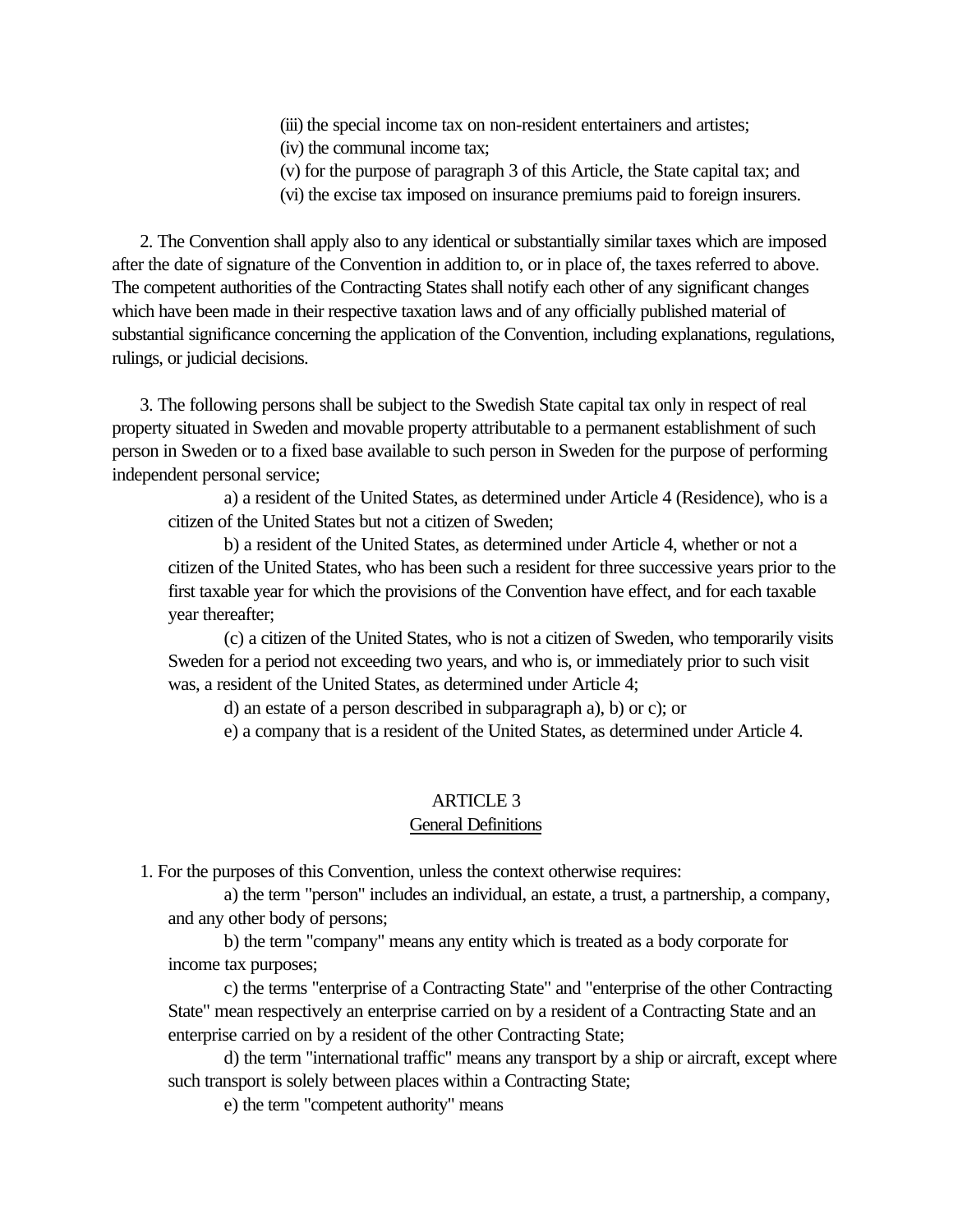<span id="page-6-0"></span>(i) in the case of the United States, the Secretary of the Treasury or his delegate; and

(ii) in the case of Sweden, the Minister of Finance, his authorized representative or the authority which is designated as a competent authority for the purposes of this convention;

f) the term "United States" means the United States of America, but such term

(i) does not include Puerto Rico, the Virgin Islands, Guam, or other United States possessions or territories, and

(ii) includes

(A) the territorial sea of the United States and

(B) the seabed and subsoil of the submarine areas adjacent to the territorial sea, over which the United States of America exercises sovereign rights, in accordance with international law, for the purpose of exploration for and exploitation of the natural resources of such areas;

g) the term "Sweden" means the Kingdom of Sweden and, when used in a geographical sense, includes the national territory, the territorial sea as well as other maritime areas over which Sweden, in accordance with international law, exercises sovereign rights or jurisdiction.

 2. As regards the application of the Convention by a Contracting State any term not defined therein shall, unless the context otherwise requires or the competent authorities agree to a common meaning pursuant to the provisions of Article 25 (Mutual Agreement Procedure), have the meaning which it has under the laws of that State concerning the taxes to which the Convention applies.

# ARTICLE 4

## Residence

 1. For the purposes of this convention, the term "resident of a Contracting State" means any person who, under the laws of that State, is liable to tax therein by reason of his domicile, residence, place of management, place of incorporation, or any other criterion of a similar nature, provided, however, that

a) this term does not include any person who is liable to tax in that State in respect only of income from sources in that State; and

b) in the case of a partnership, estate, or trust, this term applies only to the extent that the income derived by such partnership, estate, or trust is subject to tax in that State as the income of a resident, either in its hands or in the hands of its partners or beneficiaries.

A United States citizen or an alien lawfully admitted for permanent residence is a resident of the United States, but only if such person has a substantial presence, permanent home, or habitual abode in the United States. If such person is also a resident of Sweden under this paragraph, such person will also be treated as a United States resident under this paragraph and such person's status shall be determined under paragraph 2.

 2. Where by reason of the provisions of paragraph 1 an individual is a resident of both Contracting States, then his status shall be determined as follows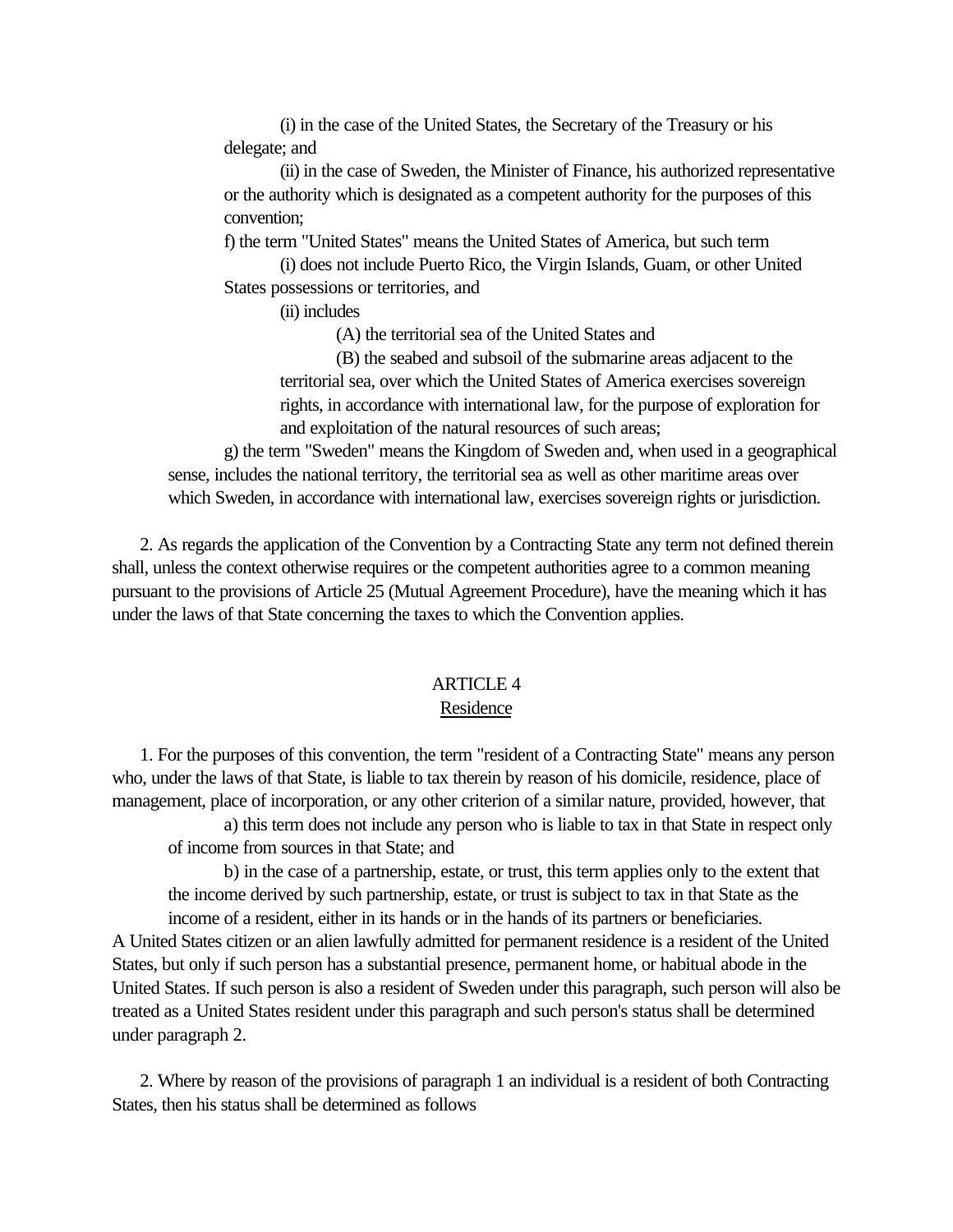<span id="page-7-0"></span>a) he shall be deemed to be a resident of the State in which he has a permanent home available to him; if he has a permanent home available to him in both States, he shall be deemed to be a resident of the State with which his personal and economic relations are closer (center of vital interests);

b) if the State in which he has his center of vital interests cannot be determined, or if he does not have a permanent home available to him in either State, he shall be deemed to be a resident of the State in which he has an habitual abode;

c) if he has an habitual abode in both States or in neither of them, he shall be deemed to be a resident of the State of which he is a citizen;

d) if he is a citizen of both States or of neither of them, the competent authorities of the Contracting States shall settle the question by mutual agreement.

 3. Where by reason of the provisions of paragraph 1 a company is a resident of both Contracting States, then if it is created under the laws of a Contracting State or a political subdivision thereof, it shall be deemed to be a resident only of that State.

 4. Where by reason of the provisions of paragraph 1 a person other than an individual or a company is a resident of both Contracting States, the competent authorities of the Contracting States shall settle the question by mutual agreement.

#### ARTICLE 5

#### Permanent Establishment

 1. For the purposes of this Convention, the term "permanent establishment" means a fixed place of business through which the business of an enterprise is wholly or partly carried on.

2. The term "permanent establishment" includes especially:

a) a place of management;

- b) a branch;
- c) an office;
- d) a factory;
- e) a workshop; and
- f) a mine, an oil or gas well, a quarry or any other place of extraction of natural resources.

 3. A building site or construction or installation project constitutes a permanent establishment only if it lasts more than twelve months. The use of an installation or drilling rig or ship in a Contracting State to explore for or exploit natural resources constitutes a permanent establishment only if such use is for more than twelve months.

 4. Notwithstanding the preceding provisions of this Article, the term "permanent establishment" shall be deemed not to include: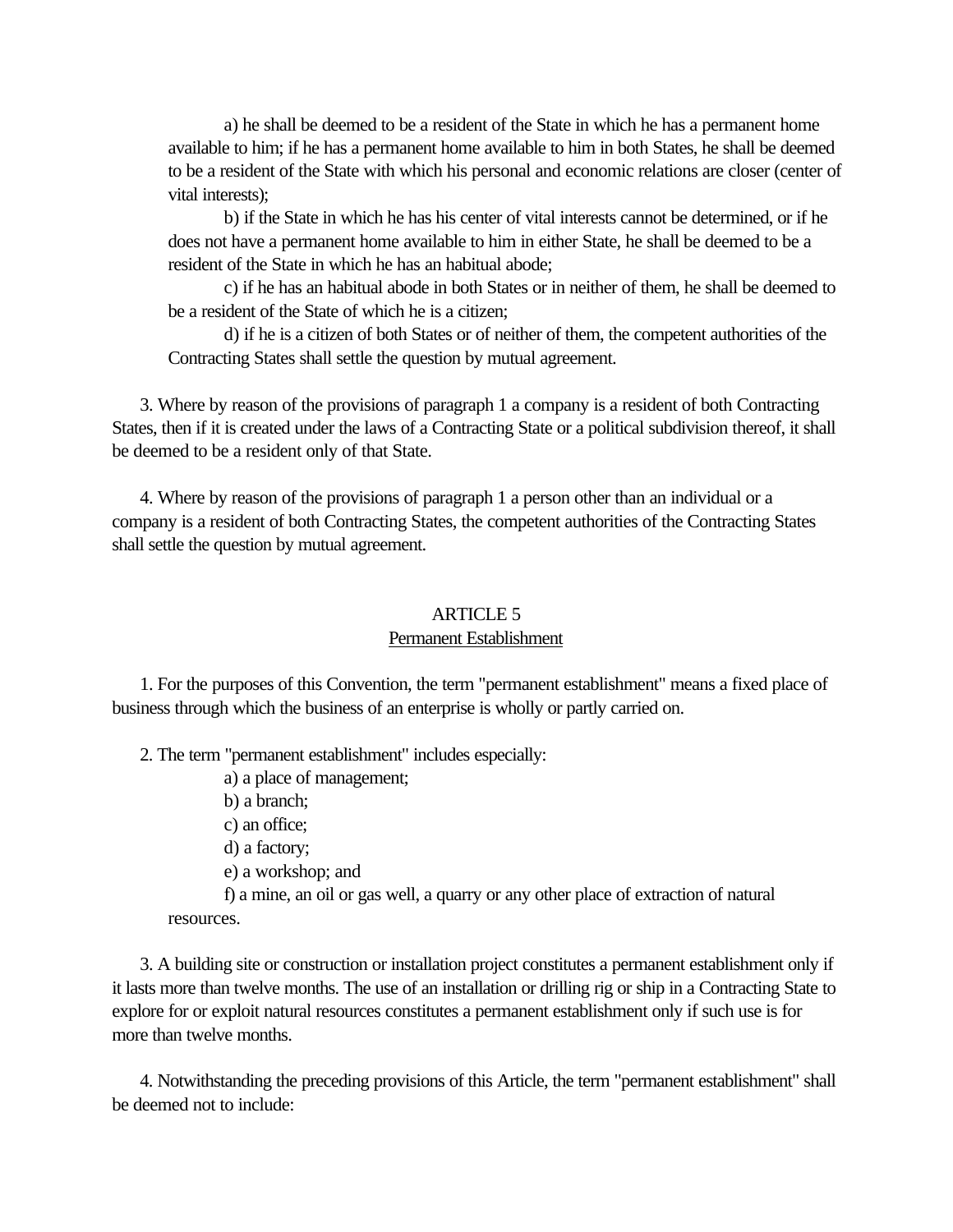<span id="page-8-0"></span>a) the use of facilities solely for the purpose of storage, display or delivery of goods or merchandise belonging to the enterprise;

b) the maintenance of a stock of goods or merchandise belonging to the enterprise solely for the purpose of storage, display, or delivery;

c) the maintenance of a stock of goods or merchandise belonging to the enterprise solely for the purpose of processing by another enterprise;

d) the maintenance of a fixed place of business solely for the purpose of purchasing goods or merchandise or of collecting information for the enterprise;

e) the maintenance of a fixed place of business solely for the purpose of carrying on, for the enterprise, any other activity of a preparatory or auxiliary character;

f) the maintenance of a fixed place of business solely for any combination of activities mentioned in subparagraphs a) to e).

 5. Notwithstanding the provisions of paragraphs 1 and 2, where a person - other than an agent of an independent status to whom paragraph 6 applies - is acting on behalf of an enterprise and has and habitually exercises in a Contracting State an authority to conclude contracts in the name of the enterprise, that enterprise shall be deemed to have a permanent establishment in that State in respect of any activities which that person undertakes for the enterprise, unless the activities of such person are limited to those mentioned in paragraph 4 which, if exercised through a fixed place of business, would not make this fixed place of business a permanent establishment under the provisions of that paragraph.

 6. An enterprise shall not be deemed to have a permanent establishment in a Contracting State merely because it carries on business in that State through a broker, general commission agent or any other agent of an independent status, provided that such persons are acting in the ordinary course of their business.

 7. The fact that a company which is a resident of a Contracting State controls or is controlled by a company which is a resident of the other Contracting State, or which carries on business in that other State (whether through a permanent establishment or otherwise), shall not of itself constitute either company a permanent establishment of the other.

# ARTICLE 6 Income from Real Property

 1. Income derived by a resident of a Contracting State from real property (including income from agriculture or forestry) situated in the other Contracting State may be taxed in that other State.

 2. The term "real property" shall have the meaning which it has under the law of the Contracting State in which the property in question is situated. The term shall in any case include property accessory to real property, livestock and equipment used in agriculture and forestry, rights to which the provisions of general law respecting landed property apply, buildings, usufruct of real property and rights to variable or fixed payments as consideration for the working of, or the right to work, mineral deposits,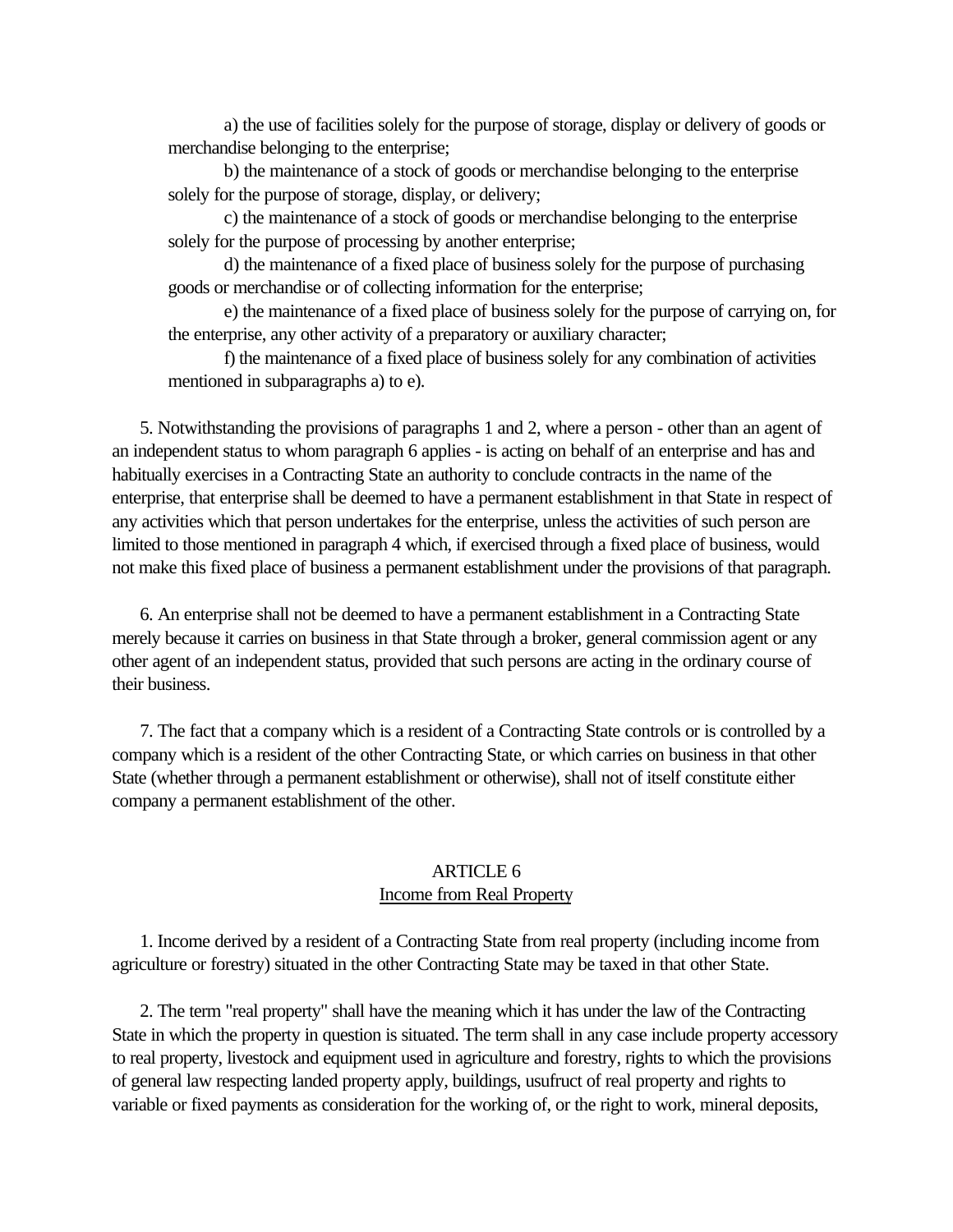<span id="page-9-0"></span>sources and other natural resources; ships, boats and aircraft shall not be regarded as real property.

 3. The provisions of paragraph 1 shall apply to income derived from the direct use, letting, or use in any other form of real property.

 4. The provisions of paragraphs 1 and 3 shall also apply to the income from real property of an enterprise and to income from real property used for the performance of independent personal services.

# ARTICLE 7 Business Profits

 1. The profits of an enterprise of a Contracting State shall be taxable only in that State unless the enterprise carries on business in the other Contracting State through a permanent establishment situated therein. If the enterprise carries on business as aforesaid, the profits of the enterprise may be taxed in the other State but only so much of them as is attributable to that permanent establishment.

 2. Subject to the provisions of paragraph 3, where an enterprise of a Contracting State carries on business in the other Contracting State through a permanent establishment situated therein, there shall in each Contracting State be attributed to that permanent establishment the profits which it might be expected to make if it were a distinct and separate enterprise engaged in the same or similar activities under the same or similar conditions.

 3. In determining the profits of a permanent establishment, there shall be allowed as deductions expenses which are incurred for the purposes of the permanent establishment, including a reasonable allocation of executive and general administrative expenses, research and development expenses, interest, and other expenses incurred for the purposes of the enterprise as a whole (or the part thereof which includes the permanent establishment), whether incurred in the State in which the permanent establishment is situated or elsewhere.

 4. Profits shall not be attributed to a permanent establishment by reason of the mere purchase by that permanent establishment of goods or merchandise for the enterprise.

 5. For the purposes of this Convention, the profits to be attributed to the permanent establishment shall include only the profits derived from the assets or activities of the permanent establishment and shall be determined by the same method year by year unless there is good and sufficient reason to the contrary.

 6. Where profits include items of income which are dealt with separately in other Articles of the Convention, then the provisions of those Articles shall not be affected by the provisions of this Article.

 7. The term "profits" as used in this Article means income derived from any trade or business whether carried on by an individual, company or any other person, or group of persons, including the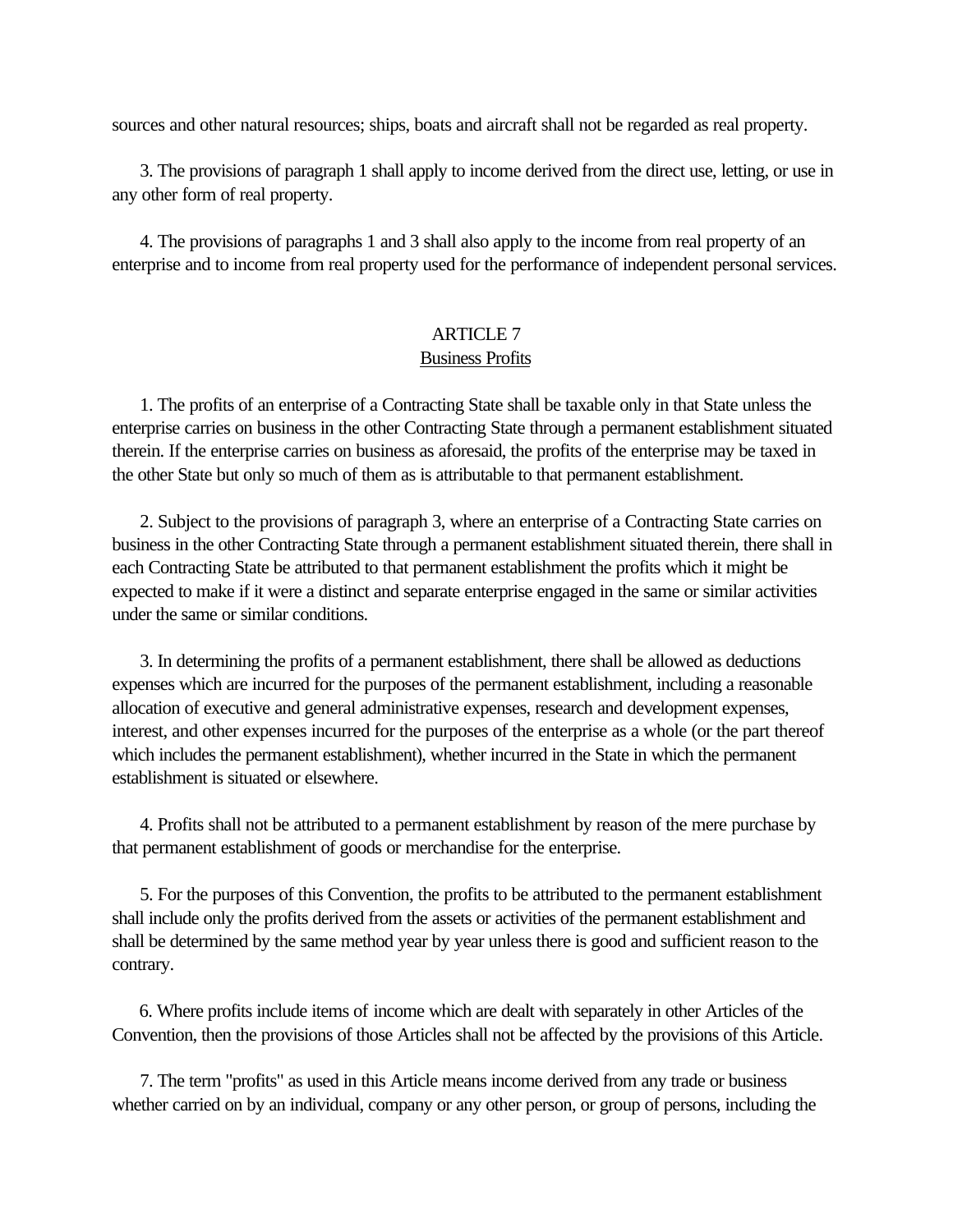<span id="page-10-0"></span>rental of tangible movable property.

 8. a) The United States tax on insurance premiums paid to foreign insurers shall not be imposed on insurance and reinsurance premiums which are the receipts of a business of insurance carried on by a resident of Sweden whether or not that business is carried on through a permanent establishment in the United States (but only to the extent that the relevant risk is not reinsured, directly or indirectly, with a person not entitled to relief from such tax).

b) The Swedish tax on insurance premiums paid to foreign insurers shall not be imposed on insurance premiums which are the receipts of a business of insurance carried on by a resident of the United States whether or not that business is carried on through a permanent establishment in Sweden.

 9. Notwithstanding paragraph 6 of this Article, for the implementation of paragraphs 1 and 2 of this Article, paragraph 3 of Article 13 (Gains), Article 14 (Independent Personal Services) and Article 22 (Other Income) any income, gain, or expense attributable to a permanent establishment or a fixed base during its existence is taxable or deductible in the Contracting State where such a permanent establishment or fixed base is situated even if the payments are deferred until such permanent establishment or fixed base has ceased to exist.

# ARTICLE 8 Shipping and Air Transport

 1. Profits of an enterprise of a Contracting State from the operation of ships or aircraft in international traffic shall be taxable only in that State.

 2. For the purposes of this Article, profits from the operation of ships or aircraft in international traffic include profits derived from the rental of ships or aircraft if such rental profits are incidental to other profits described in paragraph 1.

 3. Profits of an enterprise of a Contracting State from the use, maintenance, or rental of containers including trailers, barges, and related equipment for the transport of containers) used in international traffic shall be taxable only in that State.

 4. The provisions of paragraphs 1 and 3 shall also apply to profits from participation in a pool, a joint business, or an international operating agency. With respect to profits derived by the air transport consortium Scandinavian Airlines System (SAS) the provisions of paragraphs 1 and 3 shall apply, but only to such part of the profits as corresponds to the participation held in that

Consortium by AB Aerotransport (ABA), the Swedish partner of Scandinavian Airlines System (SAS).

# ARTICLE 9 Associated Enterprises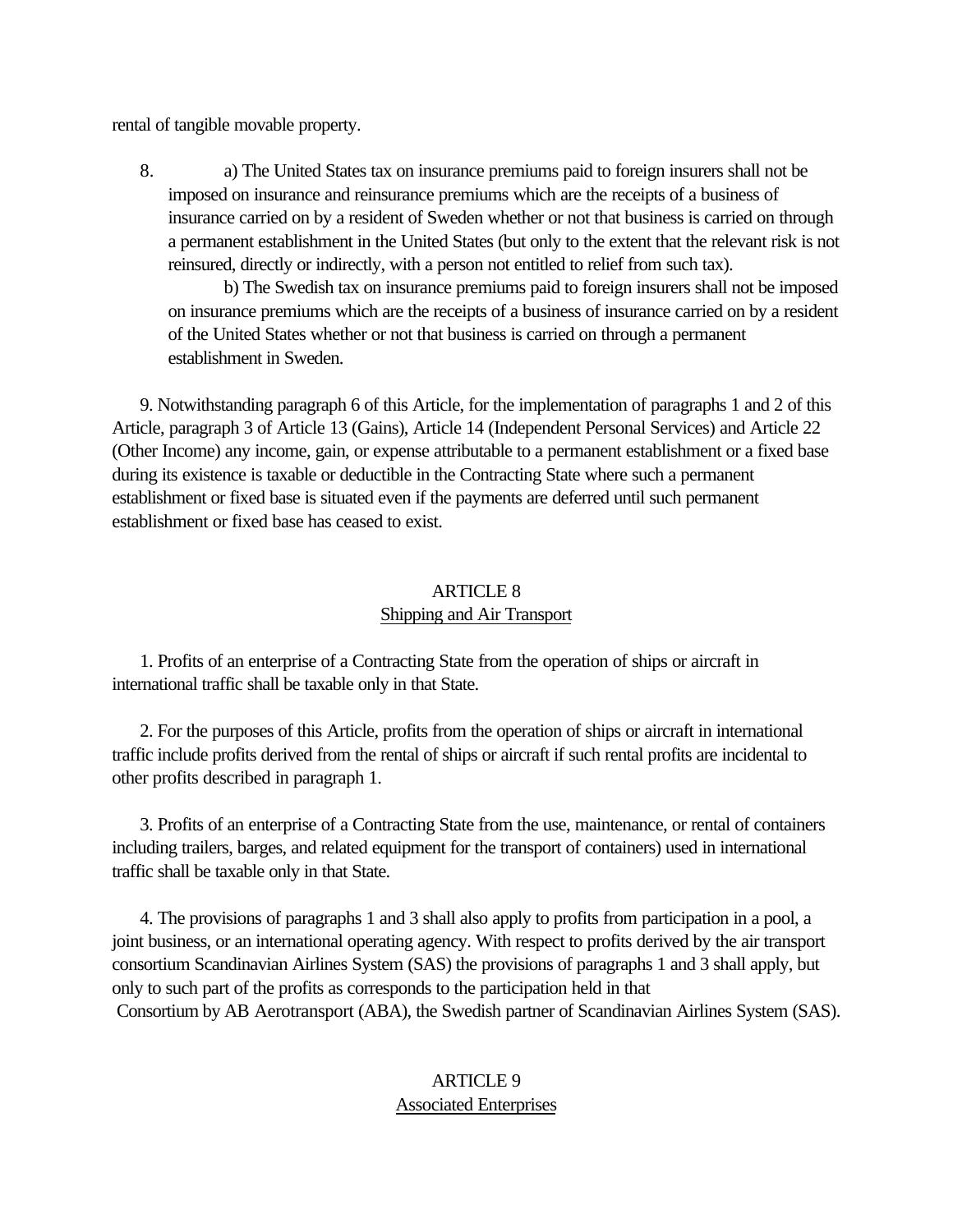#### <span id="page-11-0"></span>1. Where

a) an enterprise of a Contracting State participates directly or indirectly in the management, control or capital of an enterprise of the other Contracting State; or

b) the same persons participate directly or indirectly in the management, control, or capital of an enterprise of a Contracting State and an enterprise of the other Contracting State, and in either case conditions are made or imposed between the two enterprises in their commercial or financial relations which differ from those which would be made between independent enterprises, then any profits which would, but for those conditions, have accrued to one of the enterprises, but by reason of those conditions have not so accrued, may be included in the profits of that enterprise and taxed accordingly.

 2. Where a Contracting State includes in the profits of an enterprise of that State, and taxes accordingly, profits on which an enterprise of the other Contracting State has been charged to tax in that other State, and the profits so included are profits which would have accrued to the enterprise of the first-mentioned State if the conditions made between the two enterprises had been those which would have been made between independent enterprises, then that other State shall make an appropriate adjustment to the amount of the tax charged therein on those profits. In determining such adjustment, due regard shall be paid to the other provisions of this Convention and the competent authorities of the Contracting States shall if necessary consult each other.

 3. The provisions of paragraph 1 shall not limit any provisions of the law of either Contracting State which permit the distribution, apportionment, or allocation of income, deductions, credits, or allowances between persons, whether or not residents of a Contracting State, owned or controlled directly or indirectly by the same interests when necessary in order to prevent evasion of taxes or clearly to reflect the income of any of such persons

#### ARTICLE 10 Dividends

 1. Dividends paid by a company which is a resident of a Contracting State to a resident of the other Contracting State may be taxed in that other State.

 2. However, such dividends may also be taxed in the Contracting State or which the company paying the dividends is a resident, and according to the laws of that State, but if the beneficial owner of the dividends is a resident of the other Contracting State, the tax so charged shall not exceed:

a) 5 percent of the gross amount of the dividends if the beneficial owner is a company which owns at least 10 percent of the voting stock of the company paying the dividends;

b) 15 percent of the gross amount of the dividends in all other cases. This paragraph shall not affect the taxation of the company in respect of the profits out of which the dividends are paid.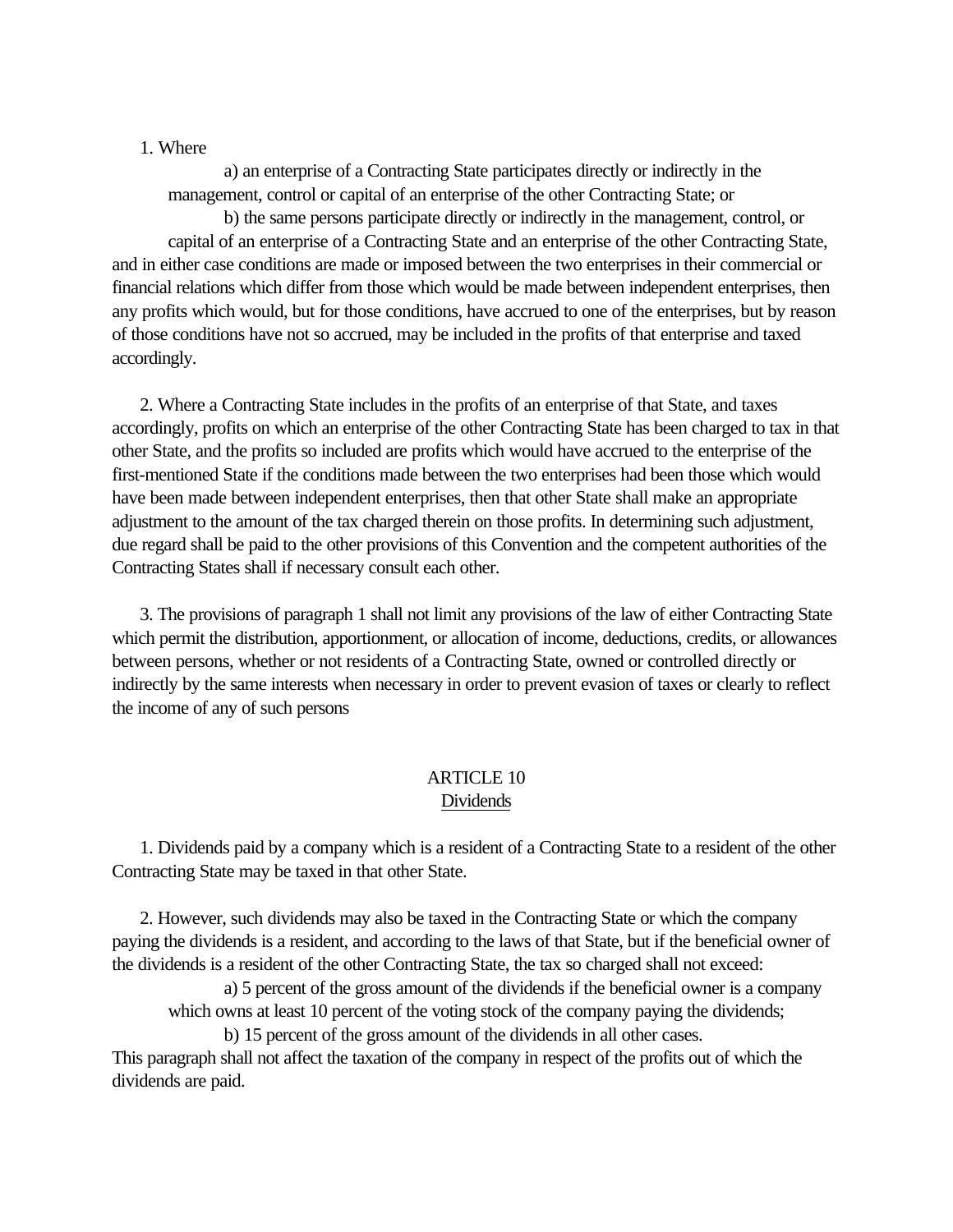3. Subparagraph a) of paragraph 2 shall not apply in the case of dividends paid by a U.S. Regulated Investment Company or a Real Estate Investment Trust. Subparagraph b) of paragraph 2 shall apply in the case of such dividends, but in the case of dividends paid by a Real Estate Investment Trust only if the beneficial owner of the dividends is an individual holding less than 10 percent of the Real Estate Investment Trust.

 4. The term "dividends" as used in this Article means income from shares or other rights, not being debt-claims, participating in profits, as well as income from other corporate rights which is subjected to the same taxation treatment as income from shares by the laws of the State of which the company making the distribution is a resident, and income from arrangements, including debt obligations, carrying the right to participate in profits, to the extent so characterized under the laws of the Contracting State in which the income arises.

 5. The provisions of paragraph 2 shall not apply if the beneficial owner of the dividends, being a resident of a Contracting State, carries on business in the other Contracting State, of which the company paying the dividends is a resident, through a permanent establishment situated therein, or performs in that other State independent personal services from a fixed base situated therein, and the dividends are attributable to such permanent establishment or fixed base. In such case the provisions of Article 7 (Business Profits) or Article 14 (Independent Personal Services.), as the case may be, shall apply.

 6. A Contracting State may not impose any tax on dividends paid by a company which is not a resident of that State, except insofar as

a) the dividends are paid to a resident of that State; or

b) the dividends are attributable to a permanent establishment or a fixed base situated in that State.

 7. A religious, scientific, literary, educational or charitable organization which is resident in Sweden and which has received substantially all of its support from persons other than citizens or residents of the United States shall be exempt in the United States from the United States excise taxes imposed with respect to private foundations.

 8. A company that is a resident of a Contracting State and that has a permanent establishment in the other Contracting State, or that is subject to tax in that other Contracting State on items of income that may be taxed in that other State under Article 6 (Income from Real Property) or under paragraph 1 of Article 13 (Gains), may be subject in that other Contracting State to a tax in addition to the tax allowable under the other provisions of this Convention. Such tax, however, may

a) in the case of the United States be imposed only on

(i) the portion of the business profits of the company attributable to the permanent establishment, and

(ii) the portion of the income referred to in the preceding sentence that is subject to tax under Article 6 or paragraph 1 of Article 13,

that represents the "dividend equivalent amount" of those profits and income; the term "dividend equivalent amount" shall, for the purposes of this subparagraph, have the meaning that it has under the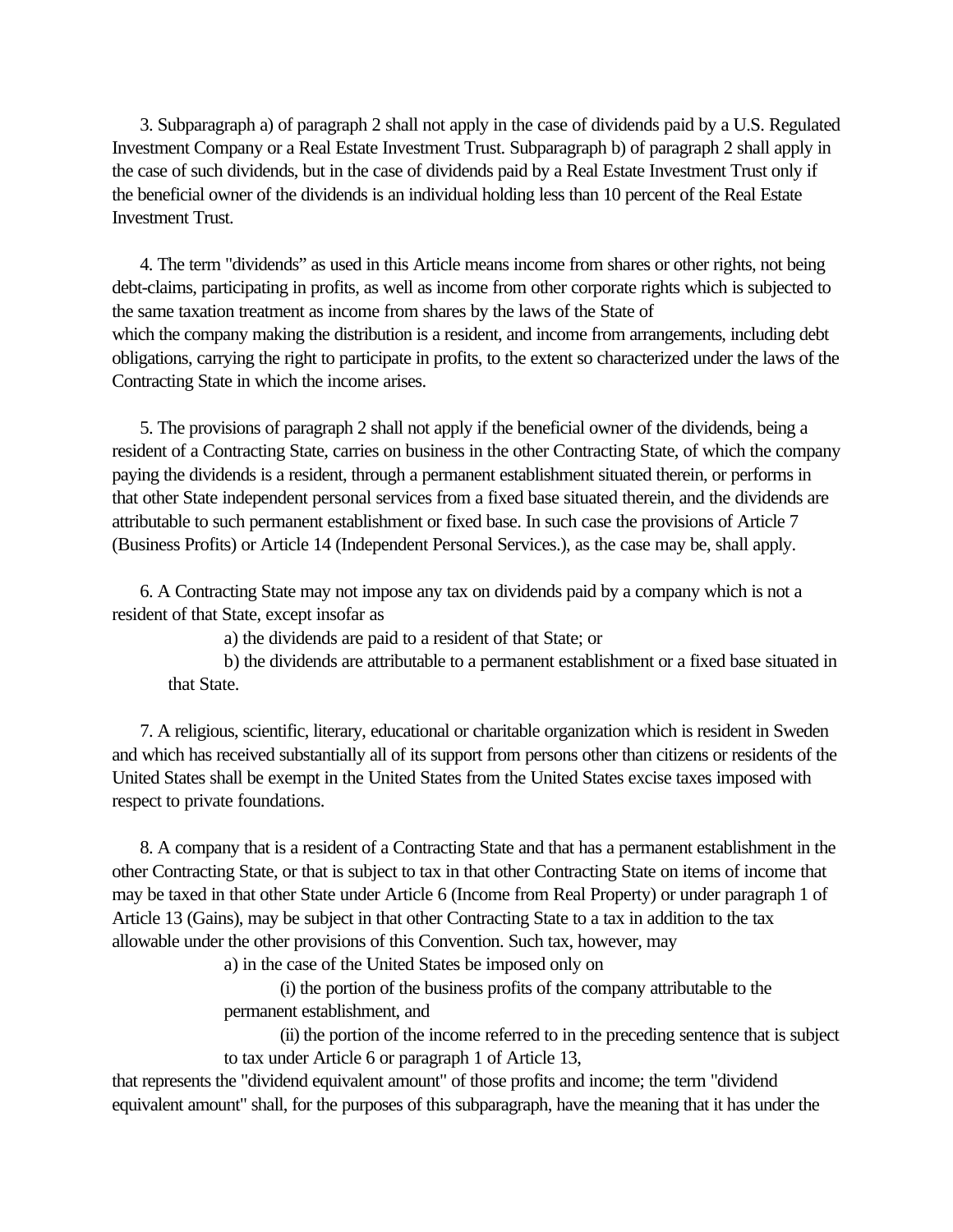<span id="page-13-0"></span>law of the United States as it may be amended from time to time without changing the general principle thereof; and

b) in the case of Sweden be imposed only on that portion of the income described in subparagraph a) that is comparable to the amount that would be distributed as a dividend by a locally incorporated subsidiary.

 9. The tax referred to in paragraph 8 a) and b) shall not be imposed at a rate exceeding the rate specified in paragraph 2 a).

#### ARTICLE 11 Interest

 1. Interest arising in a Contracting State which is derived and beneficially owned by a resident of the other Contracting State shall be taxable only in that other State.

 2. The term "interest" as used in this Article means income from debt-claims of every kind, whether or not secured by mortgage, and whether or not carrying a right to participate in the debtor's profits, and in particular, income from government securities, and income from bonds or debentures, including premiums or prizes attaching to such securities, bonds, or debentures and including an excess inclusion with respect to a residual interest in a real estate mortgage investment conduit. Penalty charges for late payment shall not be regarded as interest for the purposes of the Convention. However, the term "interest" does not include income dealt with in Article 10 (Dividends).

 3. The provisions of paragraph 1 shall not apply if the beneficial owner of the interest, being a resident of a Contracting State, carries on business in the other Contracting State, in which the interest arises, through a permanent establishment situated therein, or performs in that other State independent personal services from a fixed base situated therein, and the interest is attributable to such permanent establishment or fixed base. In such case the provisions of Article 7 (Business Profits) or Article 14 (Independent Personal Services), as the case may be, shall apply.

 4. Interest shall he deemed to arise in a Contracting State when the payer is that State itself or a political subdivision, local authority, or resident of that State. Where, however, the person paying the interest, whether he is a resident of a Contracting State or not, has in a Contracting State a permanent establishment or a fixed base and such interest is borne by such permanent establishment or fixed base, then such interest shall be deemed to arise in the State in which the permanent establishment or fixed base is situated.

 5. Where, by reason of a special relationship between the payer and the beneficial owner or between both of them and some other person, the amount of the interest, having regard to the debtclaim for which it is paid, exceeds the amount which would have been agreed upon by the payer and the beneficial owner in the absence of such relationship, the provisions of this Article shall apply only to the last-mentioned amount. In such case the excess part of the payments shall remain taxable according to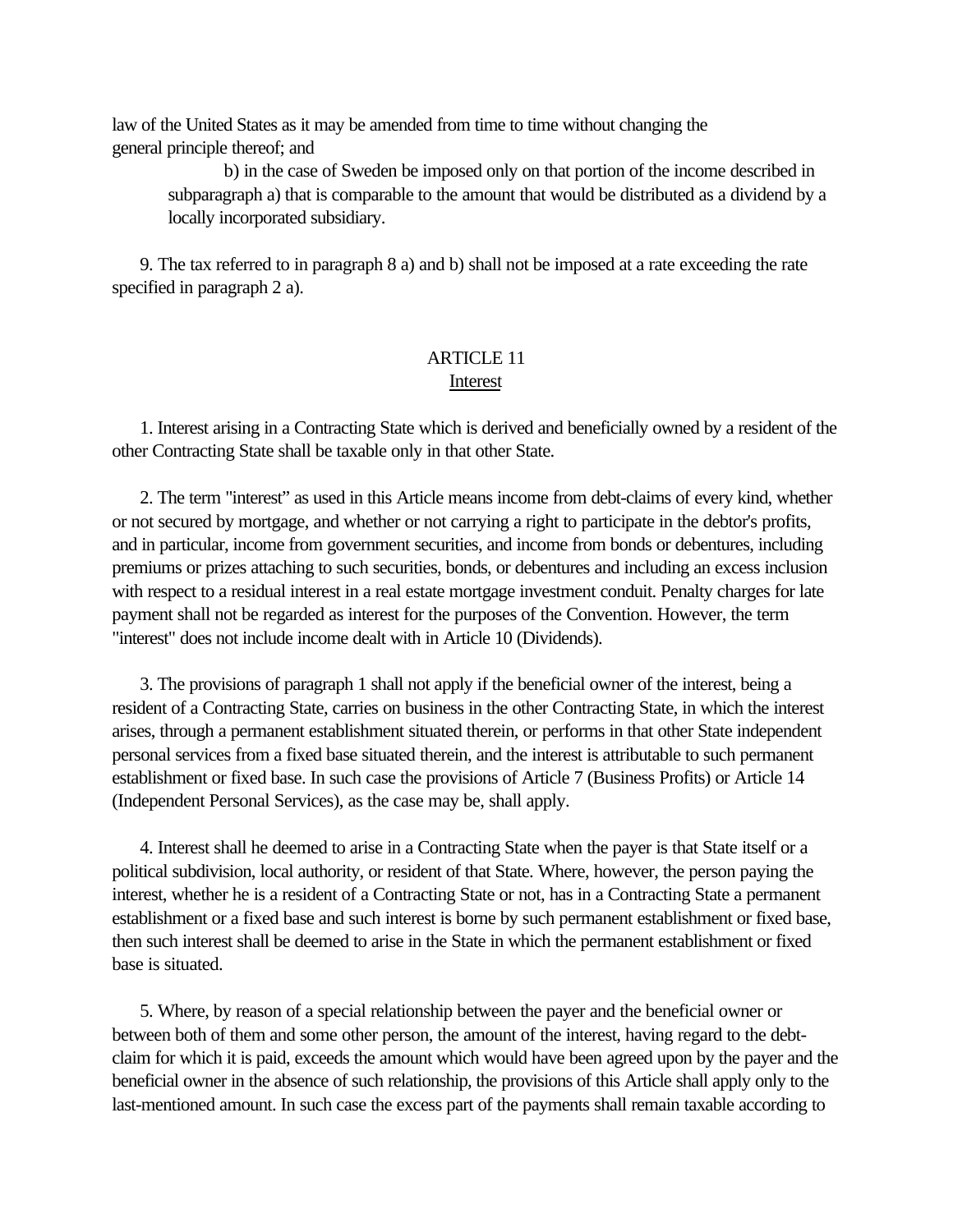<span id="page-14-0"></span>the laws of each Contracting State, due regard being had to the other provisions of the Convention.

 6. A Contracting State may not impose any tax on interest paid by a resident of the other Contracting State, except insofar as:

a) the interest is paid to a resident of the first-mentioned State;

b) the interest is attributable to a permanent establishment or a fixed base situated in the first-mentioned State; or

c) the interest arises in the first-mentioned State and is not paid to a resident of the other State.

 7. Notwithstanding the provisions of paragraph 1 of this Article an excess inclusion with respect to a residual interest in a real estate mortgage investment conduit may be taxed in the Contracting State where the excess inclusion arises according to the laws of that State.

#### ARTICLE 12 **Royalties**

 1. Royalties arising in a Contracting State which are derived and beneficially owned by a resident of the other Contracting State shall be taxable only in that other State.

 2. The term "royalties" as used in this Article means payments of any kind received as a consideration for the use of, or the right to use, any copyright of literary, artistic or scientific work (including motion pictures and works on film, tape or other means of reproduction used for radio or television broadcasting), any patent, trade mark, design or model, plan, secret formula or process, or other like right or property, or for information concerning industrial, commercial or scientific experience. The term "royalties" also includes gains derived from the alienation of any such right or property which are contingent on the productivity, use, or disposition thereof.

 3. The provisions of paragraph 1 shall not apply if the beneficial owner of the royalties, being a resident of a carries on business in the other Contracting State, in which the royalties arise, through a permanent establishment situated therein, or performs in that other State independent personal services from a fixed situated therein, and the royalties are attributable to such permanent establishment or fixed base. In such case the provisions of Article 7 (Business Profits) or Article 14 (Independent Personal Services), as the case may be, shall apply.

 4. Where, by reason of a special relationship between the payer and the beneficial owner or between both of them and some other person, the amount of the royalties, having regard to the use, right, or information for which they are paid, exceeds the amount which would have been agreed upon by the payer and the beneficial owner in the absence of such relationship, the provisions of this Article shall apply only to the last-mentioned amount. In such case, the excess part of the payments shall remain taxable according to the laws of each Contracting State, due regard being had to the other provisions of this Convention.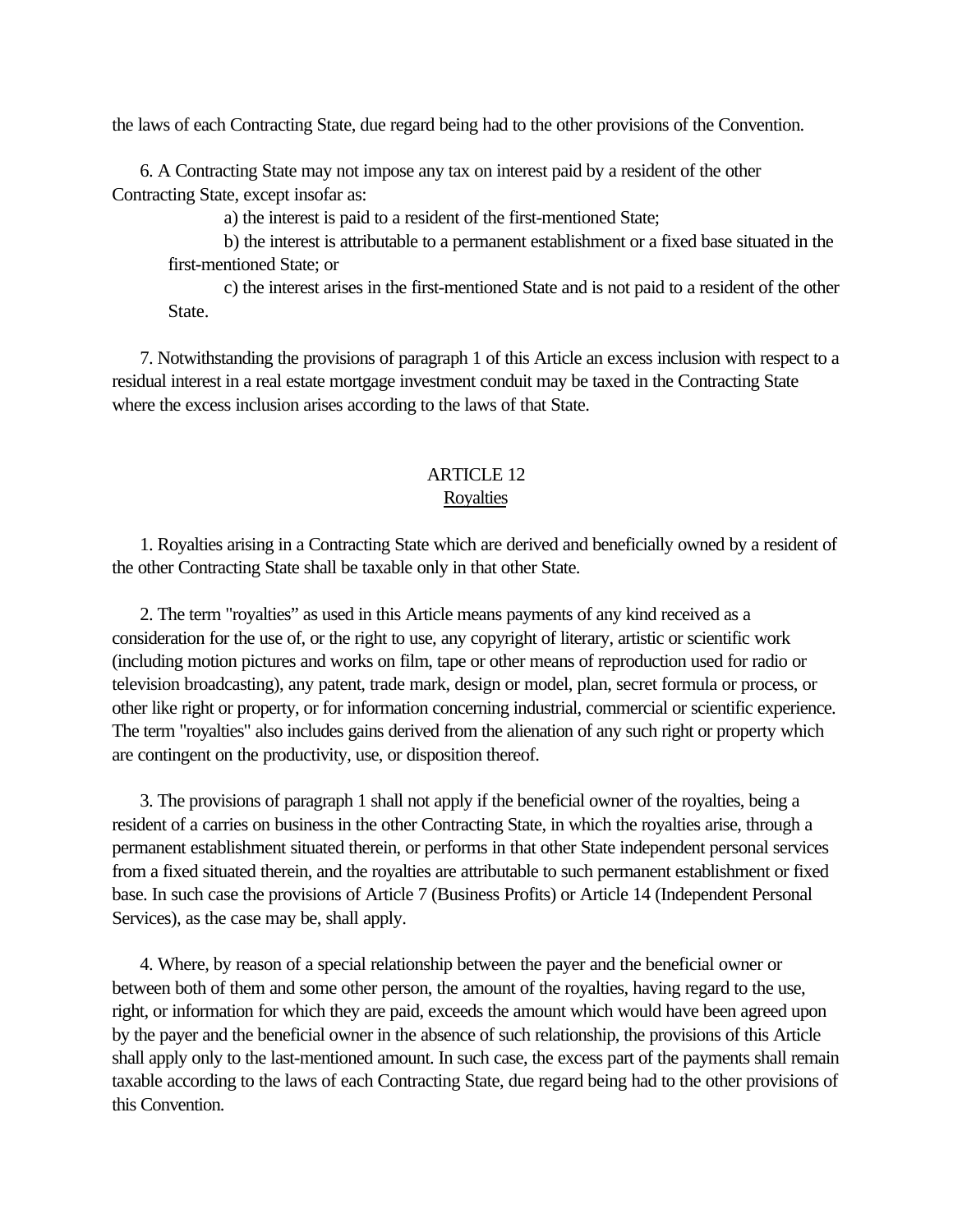# ARTICLE 13 **Gains**

<span id="page-15-0"></span> 1. Gains derived by a resident of a Contracting State from the disposition of real property situated in the other Contracting State may be taxed in that other State.

2. For purposes of paragraph 1

a) the term "real property situated in the other Contracting State", where the United States is the other Contracting State, includes real property referred to in Article 6 which is situated in the United States, a United States real property interest, and an interest in a partnership, trust or estate, to the extent attributable to a United States real property interest situated in the United States;

b) the term "real property situated in the other Contracting State", where Sweden is the other Contracting State, includes property that is real property under the law of Sweden situated in Sweden, and, without limiting the foregoing, shall include,

(i) real property referred to in Article 6 which is situated in Sweden; and (ii) shares or similar rights in a company the assets of which consist, directly or indirectly, mainly of such real property.

 3. Gains from the disposition of movable property which are attributable to a permanent establishment which an enterprise of a Contracting State has in the other Contracting State, or which are attributable to a fixed base available to a resident of a Contracting State in the other Contracting State for the purpose of performing independent personal services, and gains from the disposition of such a permanent establishment (alone or with the whole enterprise) or such a fixed base, may be taxed in that other State.

 4. Gains derived by an enterprise of a Contracting State from the disposition of ships or aircraft operated by the enterprise in international traffic or movable property attributable to the operation of such ships or aircraft shall be taxable only in that State. The provisions of this paragraph shall apply to gains derived by the air transport consortium Scandinavian Airlines System (SAS), but only to such part of the gains as corresponds to the participation held in that consortium by AB Aerotransport (ABA), the Swedish partner of Scandinavian Airlines System (SAS). Gains derived by an enterprise of a Contracting State from the disposition of containers used in international traffic and movable property attributable to the operation of such containers (including trailers, barges, and related equipment for the transport of containers) shall be taxable only in that State.

 5. Gains described in Article 12 (Royalties) shall be taxable only in accordance with the provisions of Article 12.

 6. Except as provided in paragraph 7, gains from the disposition of any property other than property referred to in paragraphs 1 through 5 shall be taxable only in the Contracting State of which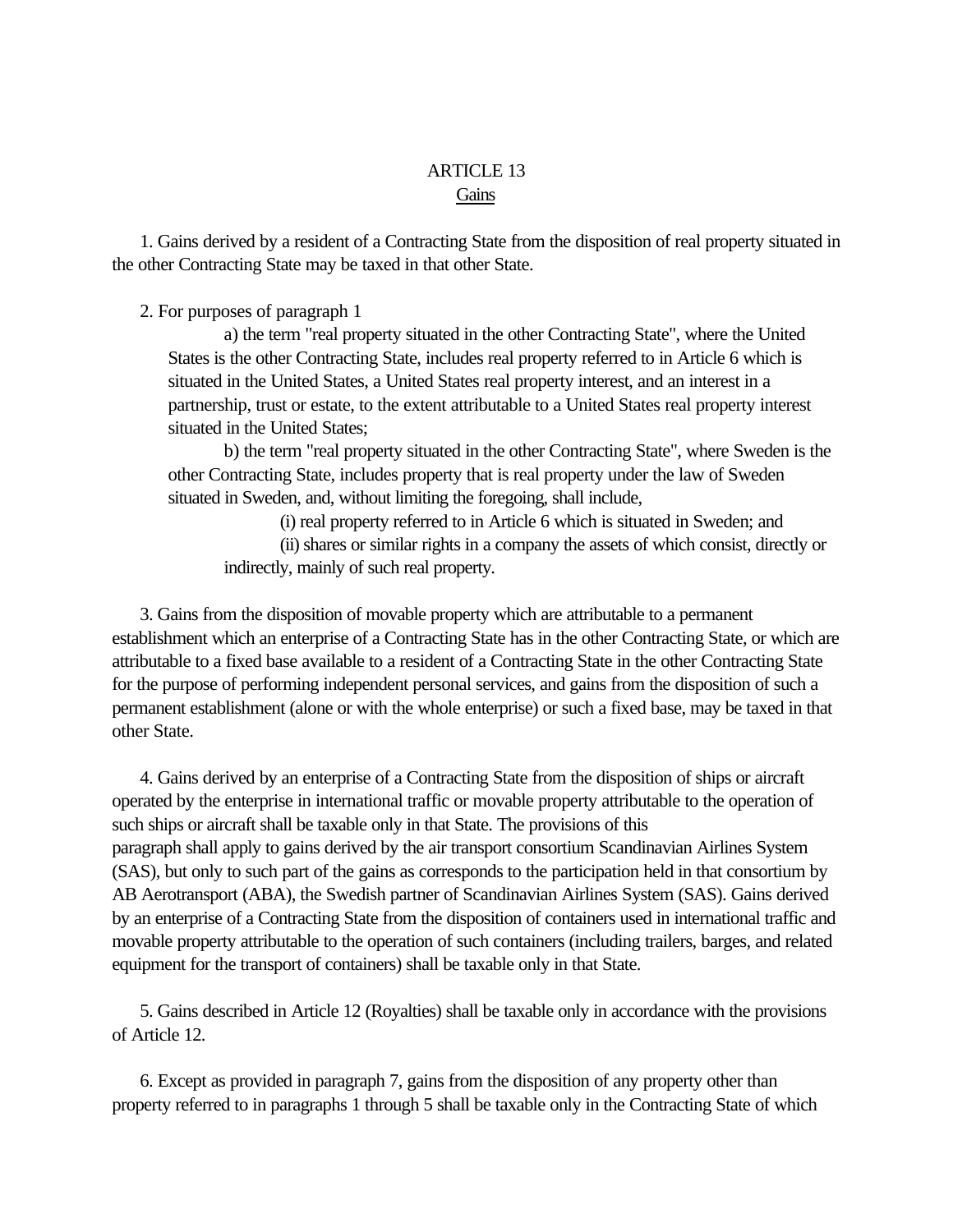<span id="page-16-0"></span>the person disposing of the property is resident.

 7. In the case of an individual who had been a resident of Sweden and who has become a resident of the United States, the provisions of paragraph 6 shall not affect the right of Sweden to tax gains from the disposition of any property derived by such individual at any time during the ten years following the date on which the individual has ceased to be a resident of Sweden.

# ARTICLE 14 Independent Personal Services

 Income derived by an individual who is a resident of a Contracting State from the performance of personal services in an independent capacity shall be taxable only in that State. However, such income may also be taxed in the other Contracting State to the extent that such services are or were performed in that other State and the income is attributable to a fixed base regularly available to the individual in that other State for the purpose of performing his activities.

#### ARTICLE 15 Dependent Personal Services

 1. Subject to the provisions of Articles 16 (Directors' Fees), 19 (Pensions and Annuities) and 20 (Government Service), salaries, wages and other similar remuneration derived by a resident of a Contracting State in respect of an employment shall be taxable only in that State unless the employment is exercised in the other Contracting State. If the employment is so exercised, such remuneration as is derived therefrom may be taxed in that other State.

 2. Notwithstanding the provisions of paragraph 1, remuneration derived by a resident of a Contracting State in respect of an employment exercised in the other Contracting State shall be taxable only in the first-mentioned State if

a) the recipient is present in the other State for a period or periods not exceeding in the aggregate 183 days in any consecutive twelve-month period;

b) the remuneration is paid by, or on behalf of, an employer who is not a resident of the other State; and

c) the remuneration is not borne by a permanent establishment or a fixed base which the employer has in the other State.

 3. Notwithstanding the preceding provisions of this Article, remuneration derived by a resident of a Contracting State in respect of an employment as a member of the regular complement of a ship or aircraft operated in international traffic, including an aircraft operated in international traffic by the air transport consortium Scandinavian Airlines System (SAS), shall be taxable only in that State, except that remuneration derived in respect of an employment as a member of the regular complement of a ship operated in international traffic by a Swedish enterprise may be taxed in Sweden.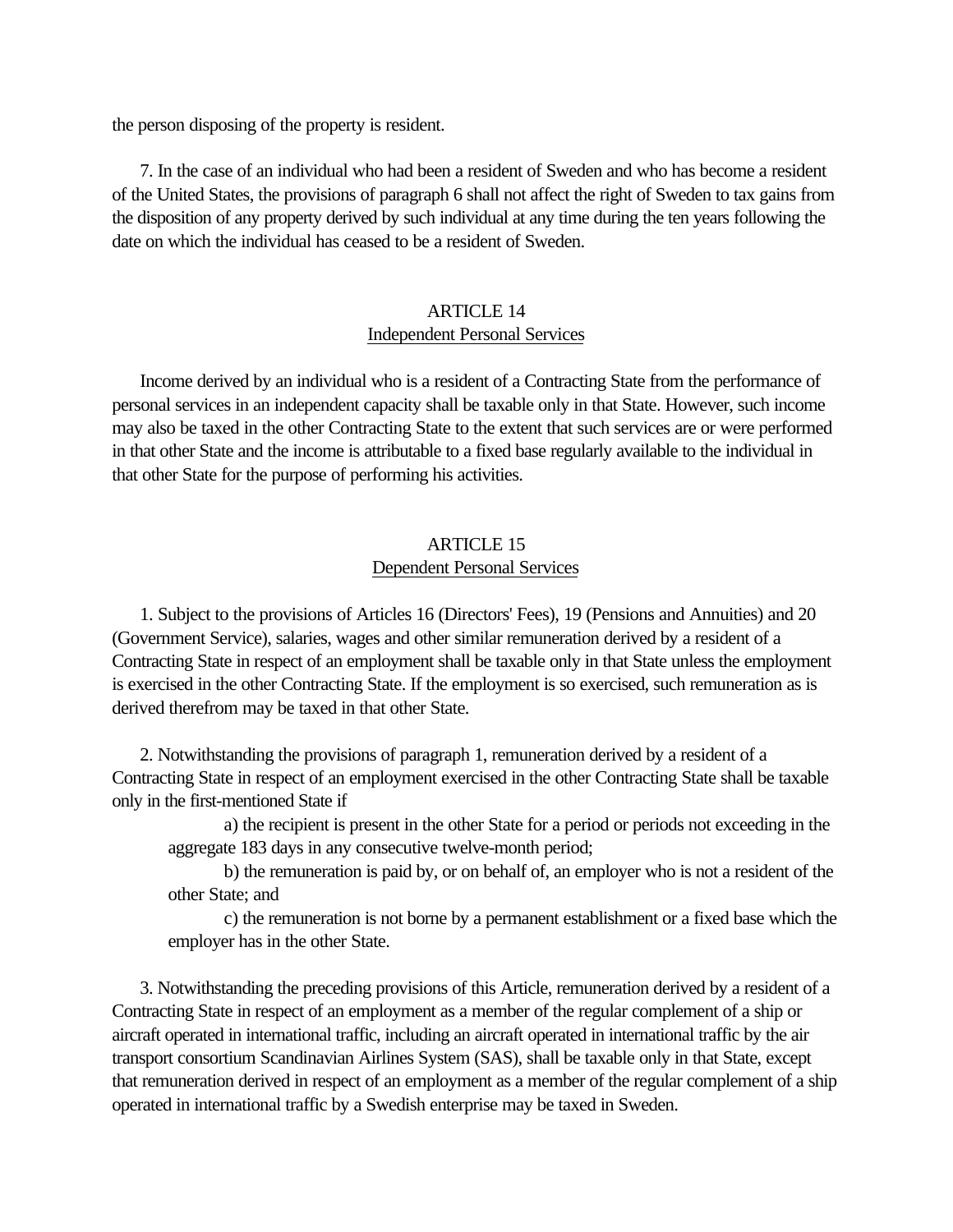# ARTICLE 16 Directors' Fees

<span id="page-17-0"></span> Directors' fees derived by a resident of a Contracting State in his capacity as a member of the board of directors of a company which is a resident of the other Contracting State may be taxed in that other State. However, such fees shall be taxable only in the first-mentioned Contacting State to the extent such fees are derived in respect of services performed in that State.

#### ARTICLE 17 Limitation on Benefits

 1. A person that is a resident of a Contracting State and derives income from the other Contracting State shall be entitled under this Convention to relief from taxation in that other State only if such person is:

a) an individual;

b) a Contracting State or a political subdivision or local authority thereof;

c) engaged in an active conduct of a trade or business in the first-mentioned Contracting State (other than the business of making or managing investments, unless these activities are banking or insurance activities carried on by a bank or insurance company), and the income derived from the other Contracting State is derived in connection with, or is incidental to, that trade or business;

d) a person, other than an individual, if:

(i) more than 50 percent of the beneficial interest in such person (or in the case of a company more than 50 percent of the number of shares of each class of the company's shares) is owned, directly or indirectly, by persons entitled to benefits of this Convention under subparagraph a), b), e) or f) of this paragraph or who are citizens of the United States; and

(ii) not more than 50 percent of the gross income of such person is used, directly or indirectly, to meet liabilities (including liabilities for interest or royalties) to persons who are not entitled to benefits of this Convention under subparagraph a), b), e) or f) of this paragraph and are not citizens of the United States;

e) a company in whose principal class of shares there is substantial and regular trading on a recognized stock exchange; or

f) an entity which is a not-for-profit organization (including pension funds and private foundations), and which, by virtue of that status, is generally exempt from income taxation in the Contracting State of which it is a resident, provided that more than one half of the beneficiaries, members or participants, if any, in such organization are persons that are entitled, under this Article, to the benefits of the Convention.

2. A person that is not entitled to the benefits of the Convention pursuant to the provisions of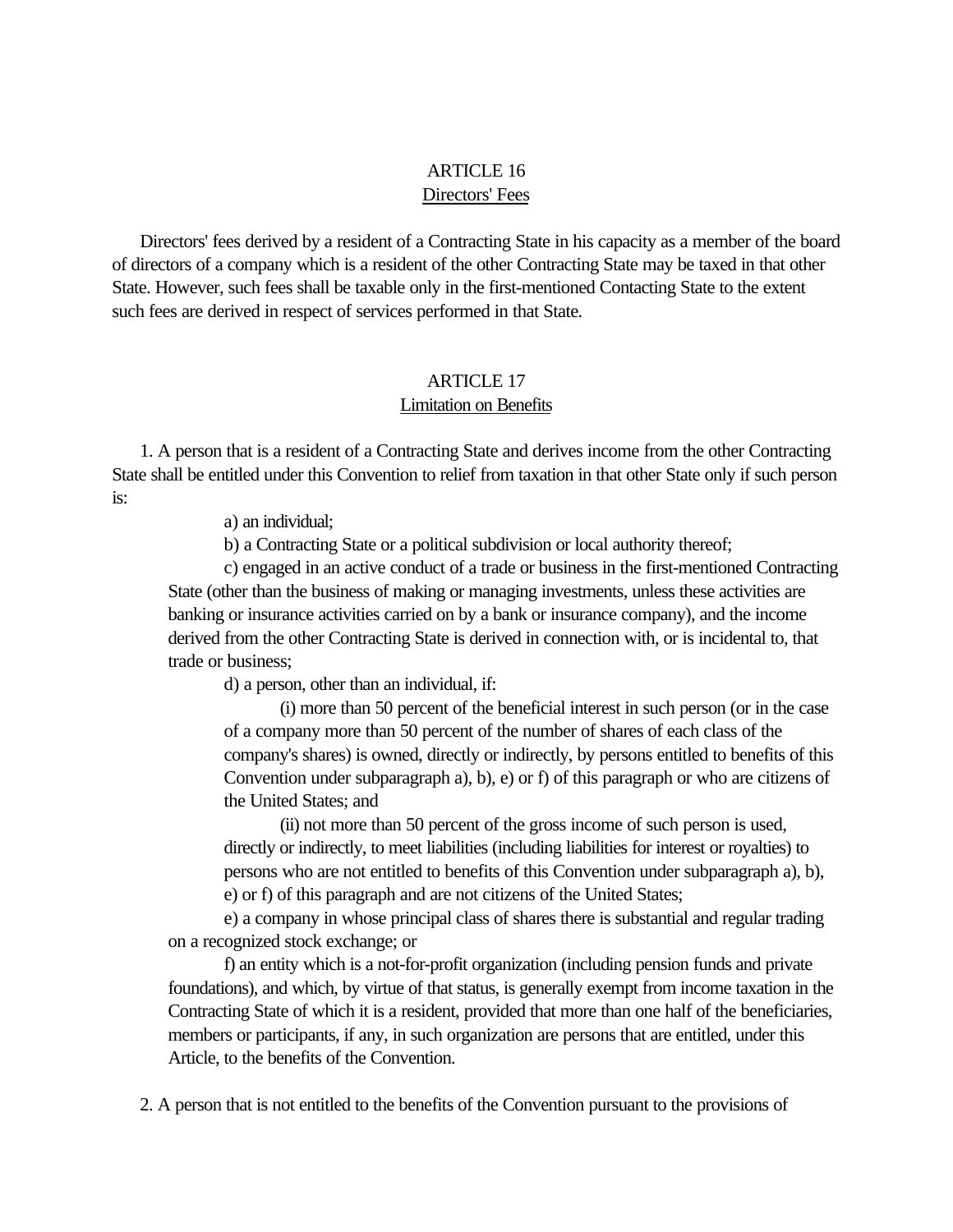<span id="page-18-0"></span>paragraph 1 may, nevertheless, be granted the benefits of the Convention if the competent authority of the Contracting State in which the income in question arises so determines.

 3. For the purposes of subparagraph e) of paragraph 1, the term. "a recognized stock exchange" means:

a) the NASDAQ System owned by the National Association of Securities Dealers, Inc. and any stock exchange registered with the Securities and Exchange Commission as a national securities exchange for the purposes of the Securities Exchange Act of 1934;

b) the Stockholm Stock Exchange (Stockholms Fondbörs); and

c) any other stock exchange agreed upon by the competent authorities of the Contracting States.

 4. The competent authorities of the Contracting States shall consult together with a view to developing a commonly agreed application of the provisions of this Article. The competent authorities shall, in accordance with the provisions of Article 26 (Exchange of Information), exchange such information as is necessary for carrying out the provisions of this Article and safeguarding, in cases envisioned therein, the application of their domestic law.

# ARTICLE 18

# Artistes and Athletes

 1. Notwithstanding the provisions of Articles 14 (Independent Personal Services) and 15 (Dependent Personal Services), income derived by a resident of a Contracting State as an entertainer, such as a theater, motion picture, radio, or television artiste, or a musician, or as an athlete, from his personal activities as such exercised in the other Contracting State, may he taxed in that other State, except where the amount of the gross receipts derived by such entertainer or athlete, including expenses reimbursed to him or borne on his behalf, from such activities does not exceed six thousand United States dollars (\$6,000) or its equivalent in Swedish kronor for any 12 month period.

 2. Where income in respect of activities exercised by an entertainer or an athlete in his capacity as such accrues not to the entertainer or athlete but to another person, that income of that other person may, notwithstanding the provisions of Articles 7 (Business Profits) and 14 (Independent Personal Services), be taxed in the Contracting State in which the activities of the entertainer or athlete are exercised, unless it is established that neither the entertainer or athlete nor persons related thereto participate directly or indirectly in any profits of that other person in any manner, including the receipt of deferred remuneration, bonuses, fees, dividends, partnership distributions or other distributions.

# ARTICLE 19

## Pensions and Annuities

1. Subject to the provisions of Article 20 (Government Service) and of paragraph 2 of this Article,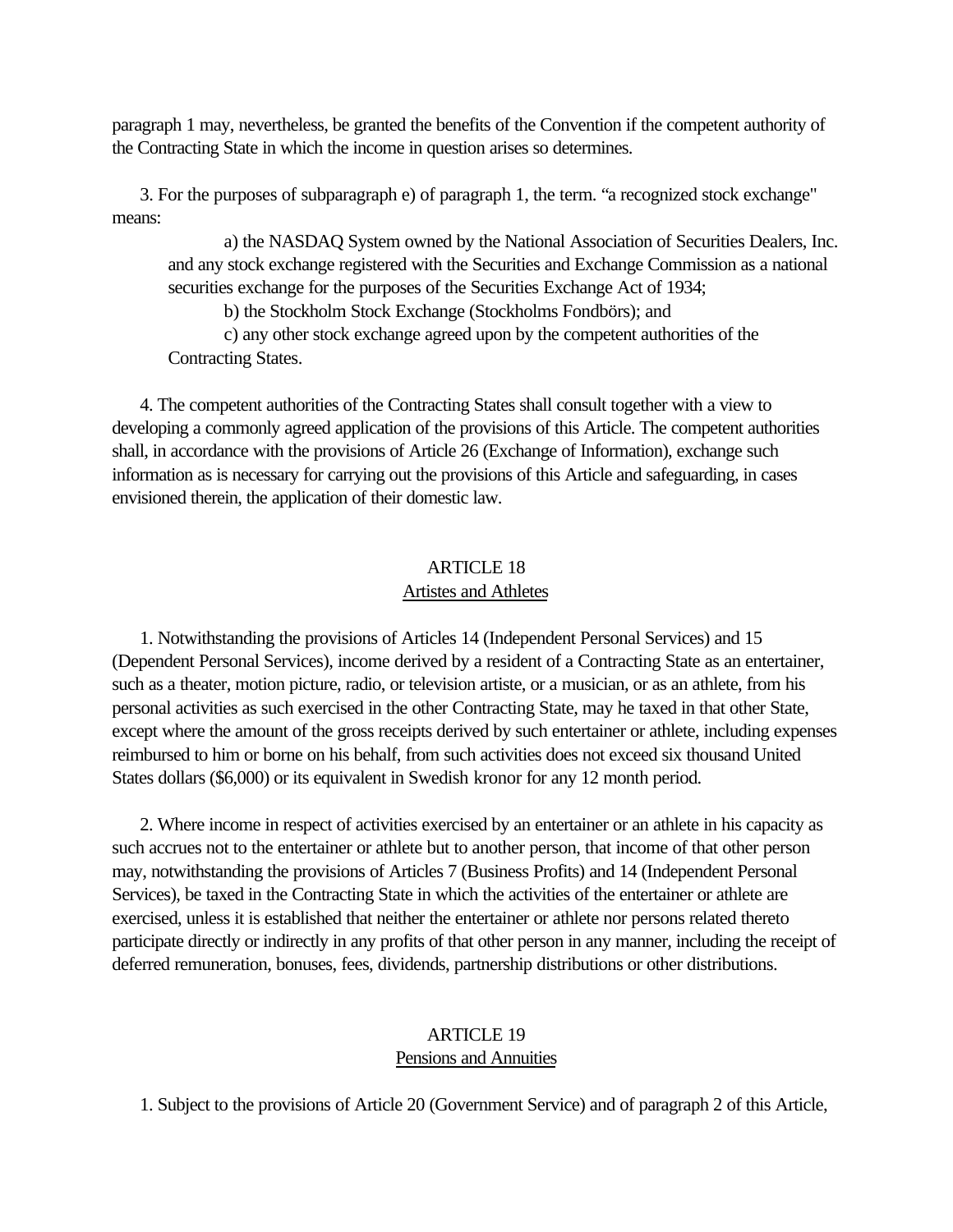<span id="page-19-0"></span>pensions and other similar remuneration in consideration of past employment and annuities derived and beneficially owned by a resident of a Contracting State shall be taxable only in that Contracting State.

 2. Notwithstanding the provisions of paragraph 2 of Article 20, pensions (including the Swedish "allmän tilläggspension") and other benefits paid out under provisions of the social security or similar legislation of a Contracting State to a resident of the other Contracting State or a citizen of the United States shall be taxable only in the first-mentioned State.

 3. The term "annuities" as used in this Article means a stated sum paid periodically at stated times during life or during a specified or ascertainable number of years, under an obligation to make the payments in return for adequate and full consideration (other than services rendered or to be rendered).

 4. a) In determining the taxable income of an individual who renders personal services and who is a resident of a Contracting State but not a national of that State, contributions paid by, or on behalf of, such individual to a pension or other retirement arrangement that is established and maintained and recognized for tax first-mentioned State as a contribution paid to a pension or other retirement arrangement that is established and maintained and recognized for tax purposes in that first-mentioned State, provided that:

> (i) contributions were paid by, or on behalf of, such individual to such arrangement before he became a resident of the first-mentioned State; and

(ii) the competent authority of the first-mentioned State agrees that the pension or other retirement arrangement generally corresponds to a pension or other retirement arrangement recognized for tax purposes by that State.

b) A pension or other retirement arrangement is recognized for tax purposes in a State if the contributions to the arrangement would qualify for tax relief in that State.

# ARTICLE 20

# Government Service

 1. a) Remuneration, other than a pension, paid by a Contracting State or a political subdivision or a local authority thereof to an individual in respect of services rendered to that State or subdivision or authority shall be taxable only in that State.

b) However, such remuneration shall be taxable only in the other Contracting State if the services are rendered in that State and the individual is a resident of that State who

(i) is a citizen of that State; or

(ii) did not become a resident of that State solely for the purpose of rendering the services.

 2. a) Any pension paid by, or out of funds created by, a Contracting State or a political subdivision or a local authority thereof to an individual in respect of services rendered to that State or subdivision or authority shall be taxable only in that State.

b) However, such pension shall be taxable only in the other Contracting State if the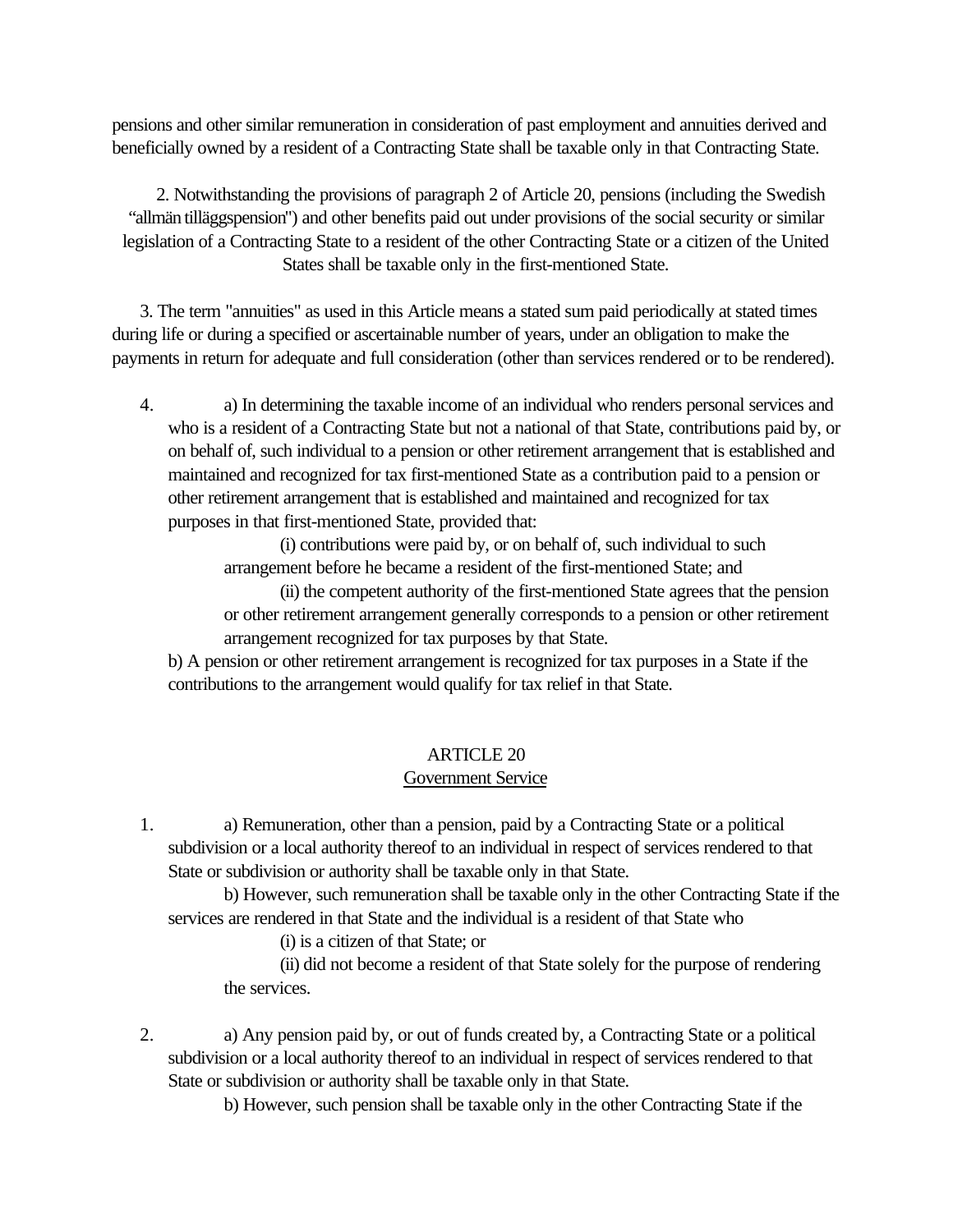individual is a resident of, and a citizen of, that State.

<span id="page-20-0"></span> 3. The provisions of Articles 14 (Independent Personal Services), 15 (Dependent Personal Services), 16 (Directors' Fees), 18 (Artistes and Athletes) and 19 (Pensions and Annuities) shall apply to remuneration and pensions in respect of services rendered in connection with a business carried on by a Contracting State or a political subdivision or a local authority thereof.

# ARTICLE 21 Students and Trainees

 Payments received for the purpose of maintenance, education, or training by a student, apprentice, or business trainee who is or was immediately before visiting a Contracting State a resident of the other Contracting State and who is present in the first-mentioned State for the purpose of his full-time education or training shall not be taxed in that State, provided that such payments arise from sources outside that State.

#### ARTICLE 22 Other Income

 1. Items of income of a resident of a Contracting State, wherever arising, not dealt with in the foregoing Articles of this Convention shall be taxable only in that State.

 2. The provisions of paragraph 1 shall not apply to income, other than income from real property as defined in paragraph 2 of Article 6 (Income from Real Property), if the beneficial owner of the income, being a resident of a Contracting State, carries on business in the other Contracting State through a permanent establishment situated therein, or performs in that other State independent personal services from a fixed base situated therein, and the income is attributable to such permanent establishment or fixed base. In such case the provisions of Article 7 (Business Profits) or Article 14 (Independent Personal Services), as the case may be, shall apply.

# ARTICLE 23 Relief from Double Taxation

 1. In accordance with the provisions and subject to the limitations of the law of the United States (as it may be amended from time to time without changing the general principle hereof), the United States shall allow to a resident or citizen of the United States as a credit against the United States tax on income

a) the income tax paid to Sweden by or on behalf of such citizen or resident; and b) in the case of a United States company owning at least 10 percent of the voting stock of a company which is a resident of Sweden and from which the United States company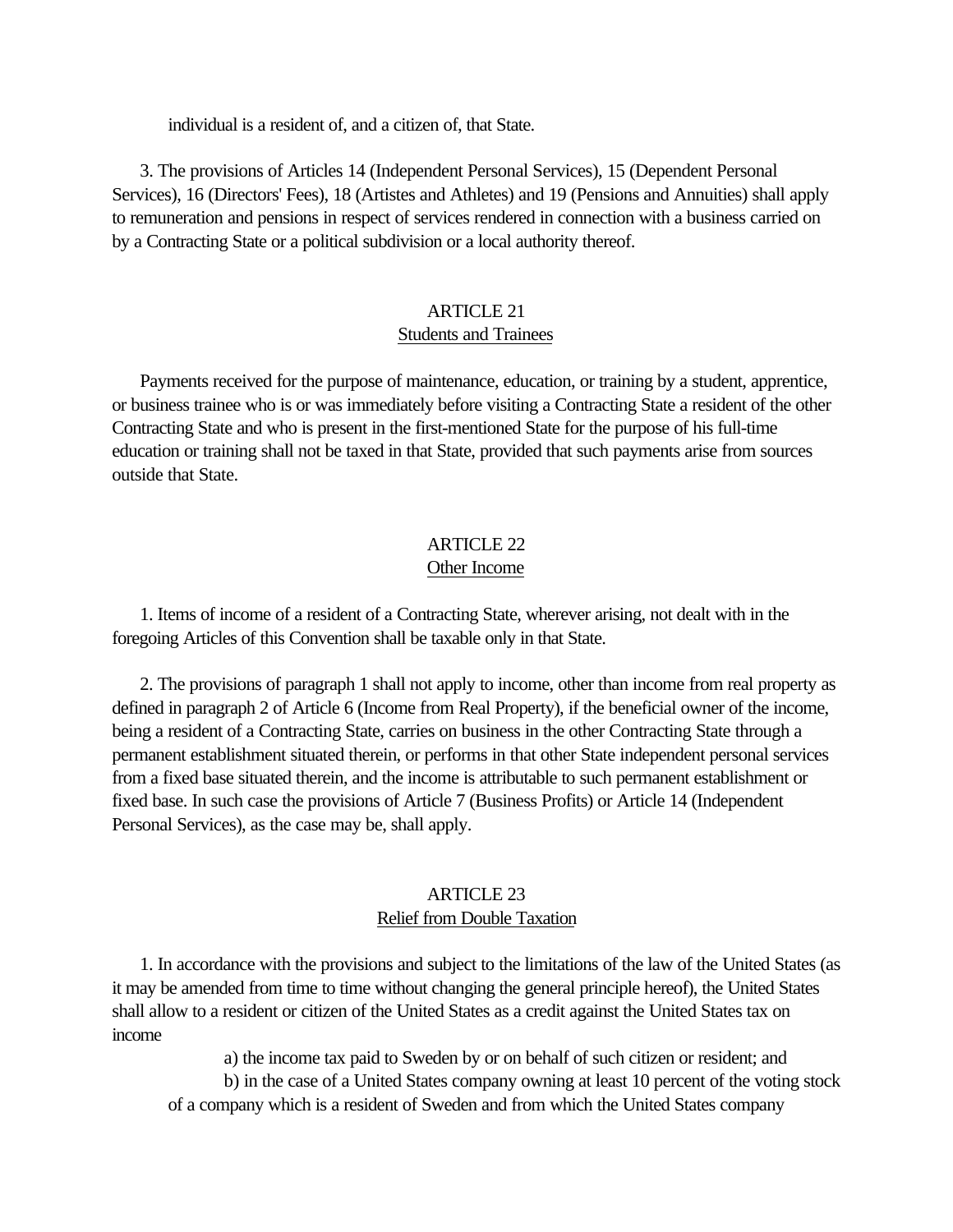receives dividends, the income tax paid to Sweden by or on behalf of the distributing company with respect to the profits out which the dividends are paid.

For the purposes of this paragraph and paragraphs 3 and 4, the taxes referred to in paragraphs 1 b) and 2 of Article 2 (Taxes Covered) shall be considered income taxes except for the taxes referred to in paragraphs 1(b) (v) and (vi).

 2. a) Where a resident of Sweden derives income which may be taxed in the United States in accordance with the provisions of this Convention (except when income is taxed only in accordance with the provisions of paragraph 4 of Article 1 (Personal Scope)), Sweden shall allow - subject to the provisions of the law of Sweden (as it may be amended from time to time without changing the general principle hereof) - as a deduction from Swedish tax on the income of that resident an amount equal to the income tax paid in the United States.

The provisions of this subparagraph shall apply equally to the computation of tax on income of an individual resident of the United States from gains taxed in Sweden in accordance with paragraph 7 of Article 13 (Gains).

b) Where a resident of Sweden derives income which shall be taxable only in the United States in accordance with the provisions of paragraph 2 of Article 19 (Pensions and Annuities) Article 20 (Government Service) Sweden may, when determining the graduated rate of Swedish tax, take into account the income which shall be taxable only in the United States.

c) Dividends paid by a company being a resident of the United States to a company which is a resident of Sweden shall be exempt from Swedish tax to the extent that the dividends would have been exempt under Swedish law if both companies had been Swedish companies. This provision shall not apply unless the profits out of which the dividends are paid have been subjected to the normal corporate tax in the United States.

3. Where a United States citizen is a resident of Sweden, the following rules shall apply

a) Sweden shall allow, subject to the provisions of the law of Sweden (as it may be amended from time to time without changing the general principle thereof), as a deduction from Swedish tax the income tax paid to the United States in respect of profits, income or gains which arise in the United States, except that such deduction shall not exceed the amount of the tax that would be paid to the United States according to this Convention if the resident were not a United States citizen;

b) for the purpose of computing the United States tax, the United States shall allow, subject to the limitations of the law of the United States (as it may be amended from time to time without changing the general principle hereof), as a credit against United States income tax the income tax paid or accrued to Sweden after the deduction referred to in subparagraph a), provided that the credit so allowed shall not reduce that portion of the United States tax that is deductible from Swedish tax in accordance with subparagraph a); and

c) for the purposes of subparagraph b) profits, income or gains shall be deemed to arise in Sweden to the extent necessary to avoid double taxation of such income.

 4. For the purposes of allowing relief from double taxation pursuant to this Article and subject to such source rules in the domestic laws of the Contracting States as apply for the purpose of limiting the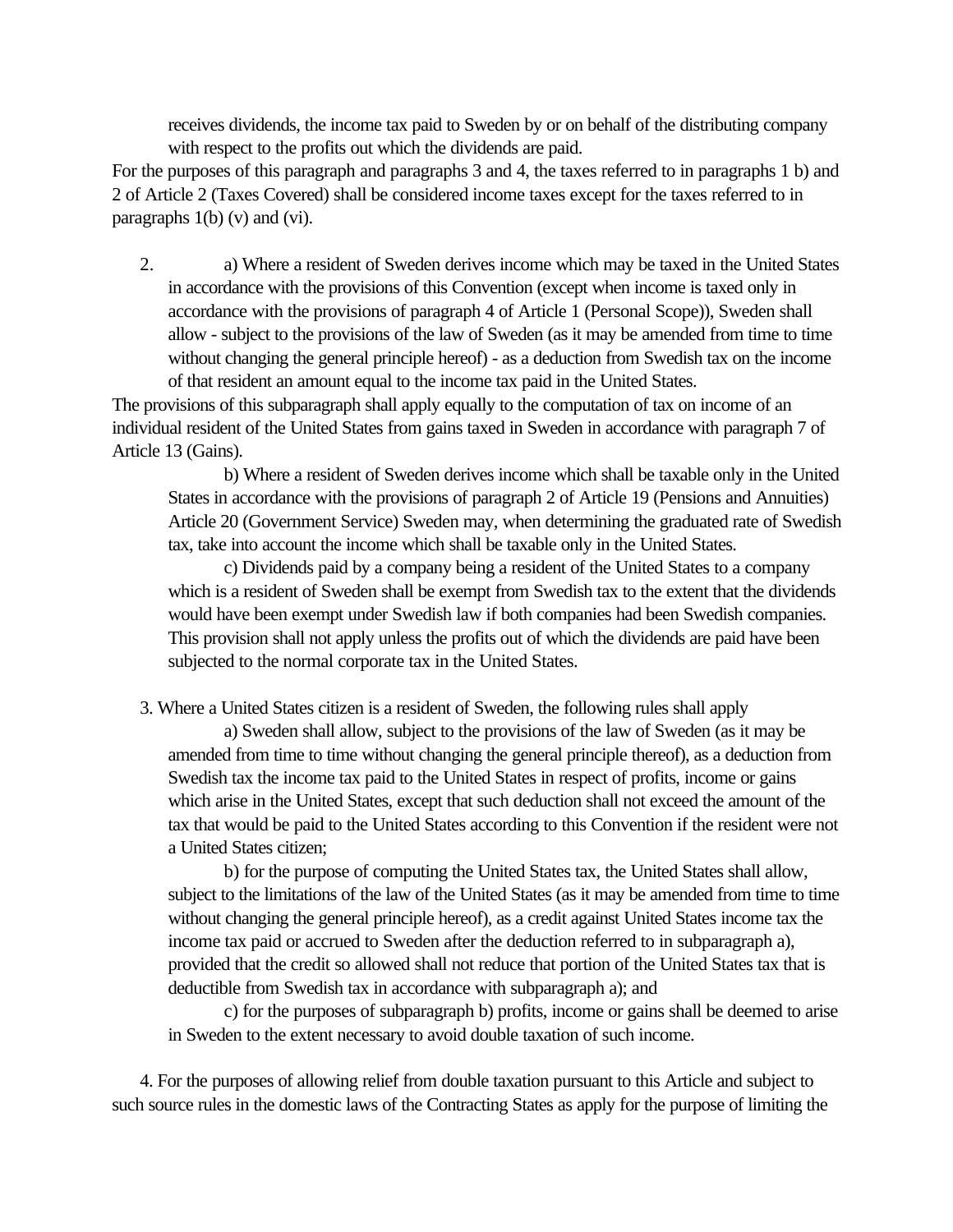<span id="page-22-0"></span>foreign tax credit, income shall be deemed to arise exclusively as follows

a) income derived by a resident of a Contracting State shall be deemed to arise in the other Contracting State if it may be taxed in that other State in accordance with this Convention unless it is taxable in that other State solely by reason of (i) citizenship in accordance with paragraph 4 of Article 1 (Personal Scope) or (ii) former residency in accordance with paragraph 7 of Article 13;

b) income derived by a resident of a Contracting State which may not be taxed in the other Contracting State in accordance with the Convention shall be deemed to arise in the firstmentioned State.

The rules of this paragraph shall not apply in determining credits against United States tax for foreign taxes other than the taxes referred to in paragraphs 1 b) and 2 of Article 2 (Taxes Covered)

#### ARTICLE 24

#### Non-Discrimination

 1. A citizen of a Contracting State or a legal person, partnership or association deriving its status as such from the laws in force in a Contracting State shall not be subjected in the other Contracting State to any taxation or any requirement connected therewith which is other or more burdensome than the taxation and connected requirements to which a citizen of that other State or a legal person, partnership or association deriving its status as such from the laws in force in that other State in the same circumstances is or may be subjected. This provision shall, notwithstanding the provisions of Article 1 (Personal Scope), also apply to persons who are not residents of one or both of the Contracting States. However, for the purposes of United States tax, a United States citizen who is not a resident of the United States and a Swedish citizen who is not a resident of the United States are not in the same circumstances.

 2. The taxation on a permanent establishment which an enterprise of a Contracting State has in the other Contracting State shall not be less favorably levied in that other State than the taxation levied on enterprises of that other State carrying on the same activities. This provision shall not be construed as obliging a Contracting State to grant to residents of the other Contracting State any personal allowances, reliefs, and reductions for taxation purposes on account of civil status or family responsibilities which it grants to its own residents.

 3. Except where the provisions of paragraph 1 of Article 9 (Associated Enterprises), paragraph 5 of Article 11 (Interest), or paragraph 4 of Article 12 (Royalties) apply, interest, royalties, and other disbursements paid by a resident of a Contracting State to a resident of the other Contracting State shall, for the purposes of determining the taxable profits of the first-mentioned resident, be deductible under the same conditions as if they had been paid to a resident of the first-mentioned State. Similarly, any debts of a resident of a Contracting State to a resident of the other Contracting State shall, for the purposes of determining the taxable capital of the first-mentioned resident, be deductible under the same conditions as if they had been contracted to a resident of the first-mentioned State.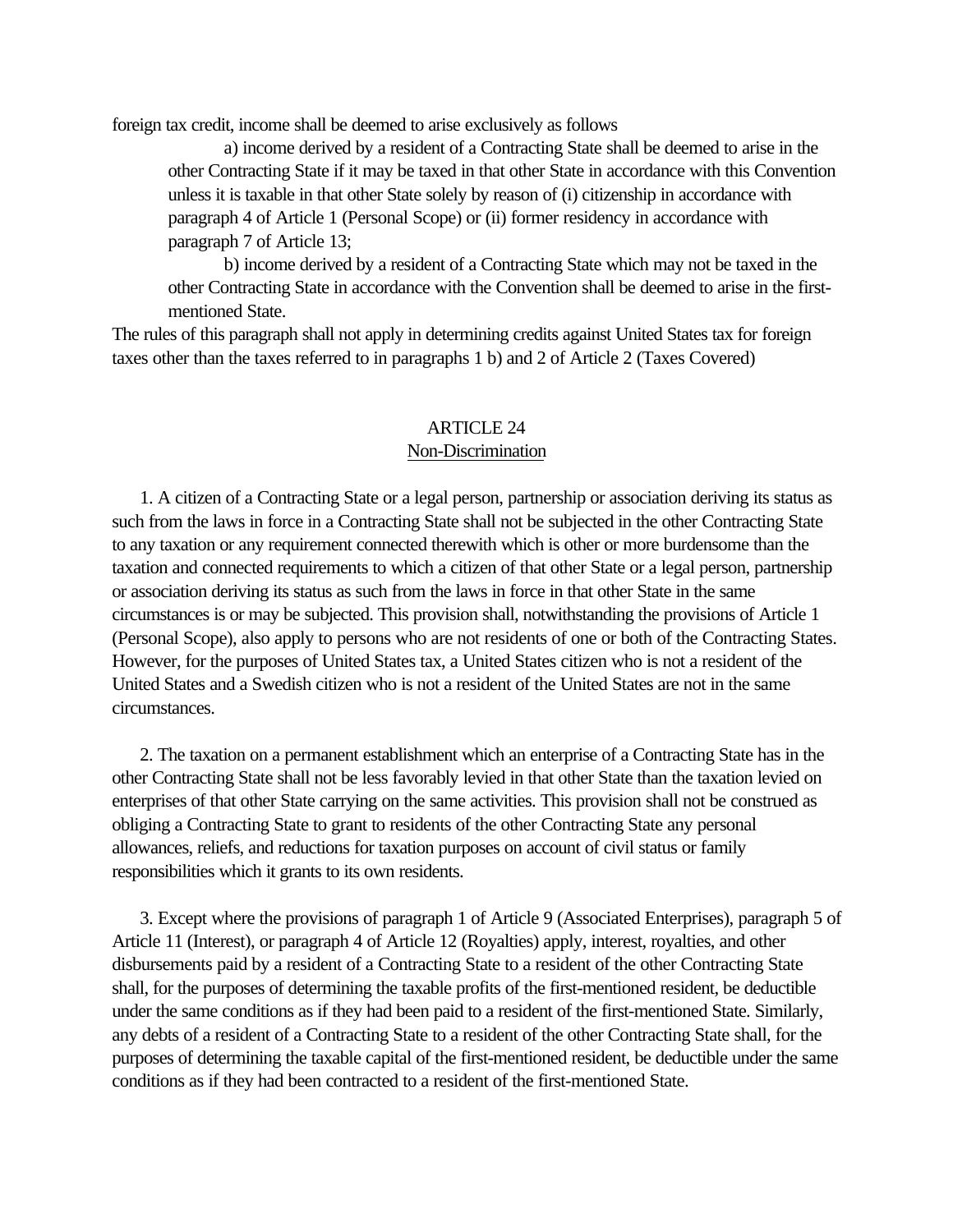<span id="page-23-0"></span> 4. Enterprises of a Contracting State, the capital of which is wholly or partly owned or controlled, directly or indirectly, by one or more residents of the other Contracting State, shall not be subjected in the first-mentioned State to any taxation or any requirement connected therewith which is other or more burdensome than the taxation and connected requirements to which other similar enterprises of the firstmentioned State are or may be subjected.

 5. Nothing in this Article shall be construed as preventing imposition of a tax described in paragraph 8 of Article 10 (Dividends).

 6. The provisions of this Article shall, notwithstanding the provisions of Article 2 (Taxes Covered), apply to taxes of every kind and description imposed by a Contracting State or a political subdivision or local authority thereof.

## ARTICLE 25 Mutual Agreement Procedure

 1. Where a person considers that the actions of one or both of the Contracting States result or will result for him in taxation not in accordance with the provisions of this Convention, he may, irrespective of the remedies provided by the domestic law of those States, present his case to the competent authority of the Contracting State of which he is a resident or citizen.

 2. The competent authority shall endeavor, if the objection appears to it to be justified and if it is not itself able to arrive at a satisfactory solution, to resolve the case by mutual agreement with the competent authority of the other Contracting State, with a view to the avoidance of taxation which is not in accordance with the Convention. Any agreement reached shall be implemented notwithstanding any time limits or other procedural limitations in the domestic law of the Contracting States.

 3. The competent authorities of the Contracting States shall endeavor to resolve by mutual agreement any difficulties or doubts arising as to the interpretation or application of the Convention. In particular the competent authorities of the Contracting States may agree on

a) the attribution of income, deductions, credits, or allowances of an enterprise of a Contracting State to its permanent establishment situated in the other Contracting State;

b) the allocation of income, deductions, credits, or allowances between persons;

c) the characterization of particular items of income;

d) the application of source rules with respect to particular items of income; and

e) a common meaning of a term

They may also consult together for the elimination of double taxation in cases not provided for in the Convention.

 4. The competent authorities of the Contracting States may communicate with each other directly for the purpose of reaching an agreement in the sense of the preceding paragraphs.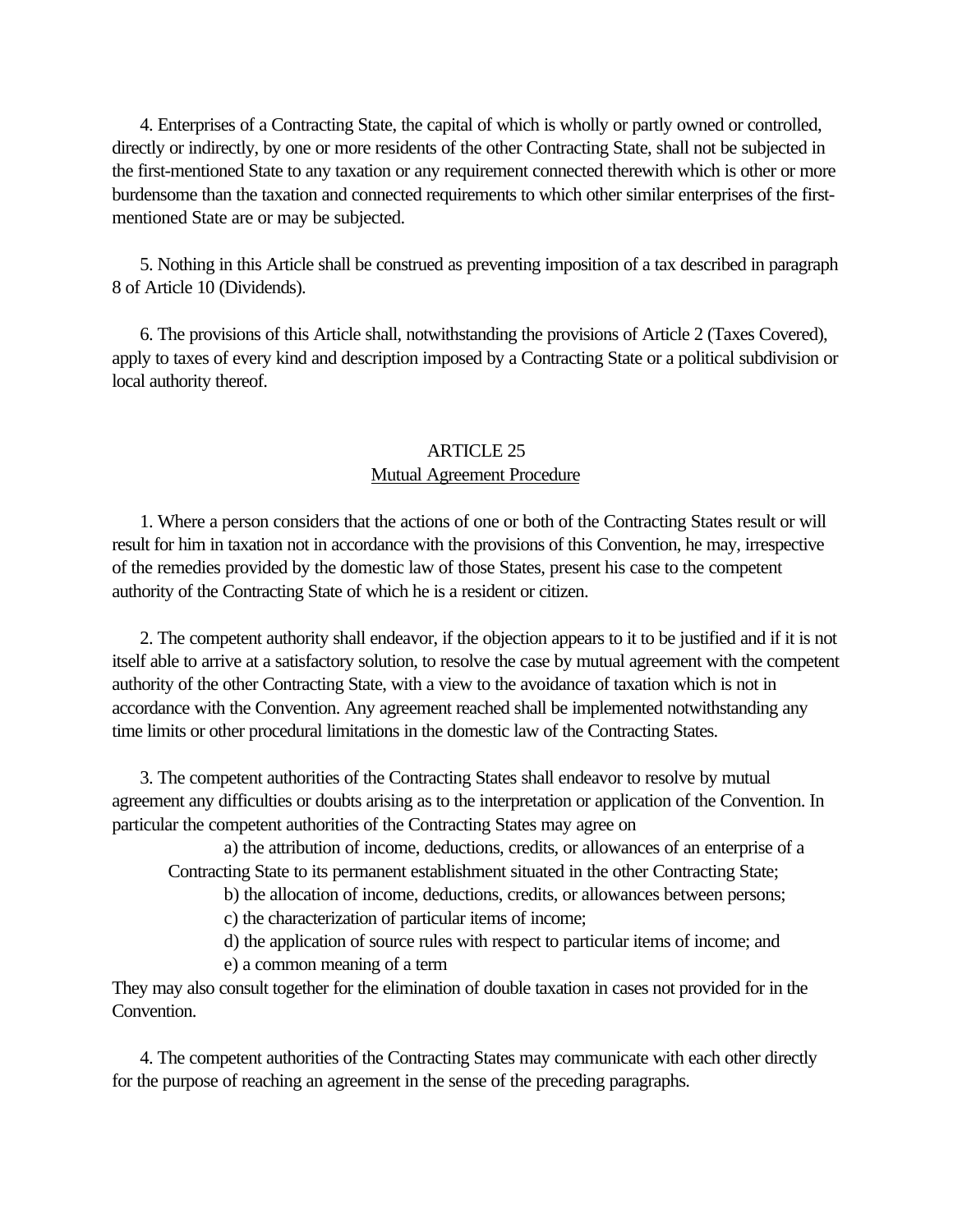# ARTICLE 26 Exchange of Information

<span id="page-24-0"></span> 1. The competent authorities of the Contracting States shall exchange such information as is necessary for carrying out the provisions of this Convention or of the domestic laws of the Contracting States concerning taxes covered by the Convention insofar as the taxation thereunder is not contrary to the Convention. The exchange of information is not restricted by Article 1 (Personal Scope). Any information received by a Contracting State shall be treated as secret in the same manner as information obtained under the domestic laws of that State and shall be disclosed only to persons or authorities (including courts and administrative bodies) involved in the assessment, collection, or administration of, the enforcement or prosecution in respect of, or the determination of appeals in relation to, the taxes covered by the Convention. Such persons or authorities shall use the information only for such purposes. They may disclose the information in public court proceedings or in judicial decisions.

 2. In no case shall the provisions of paragraph 1 be construed so as to impose on a Contracting State the obligation

a) to carry out administrative measures at variance with the laws and administrative practice of that or of the other contracting State;

b) to supply information which is not obtainable under the laws or in the normal course of the administration of that or of the other Contracting State;

c) to supply information which would disclose any trade, business, industrial, commercial, or professional secret or trade process, or information the disclosure of which would be contrary to public policy (ordre public).

 3. If information is requested by a Contracting State in accordance with this Article, the other Contracting State shall obtain the information to which the request relates in the same manner and to the same extent as if the tax of the first-mentioned State were the tax of that other State and were being imposed by that other State. If specifically requested by the competent authority of a Contracting State, the competent authority of the other Contracting State shall provide information under this Article in the form of depositions of witnesses and authenticated copies of unedited original documents (including books, papers, statements, records, accounts, and writings), to the same extent such depositions and documents can be obtained under the laws and administrative practices of that other State with respect to its own taxes.

 4. The competent authorities may by mutual agreement settle the mode of application of the preceding paragraphs of this Article. Such agreements may include but need not be limited to procedures for implementing routine, spontaneous and industry-wide exchanges of information, information exchanges on request, simultaneous tax examinations and such other methods of exchanging information as may be necessary or appropriate to carry out the purposes of paragraph 1.

 5. For the purposes of this Article, the Convention shall apply, notwithstanding the provisions of Article 2 (Taxes Covered), to taxes of every kind imposed by a Contracting State.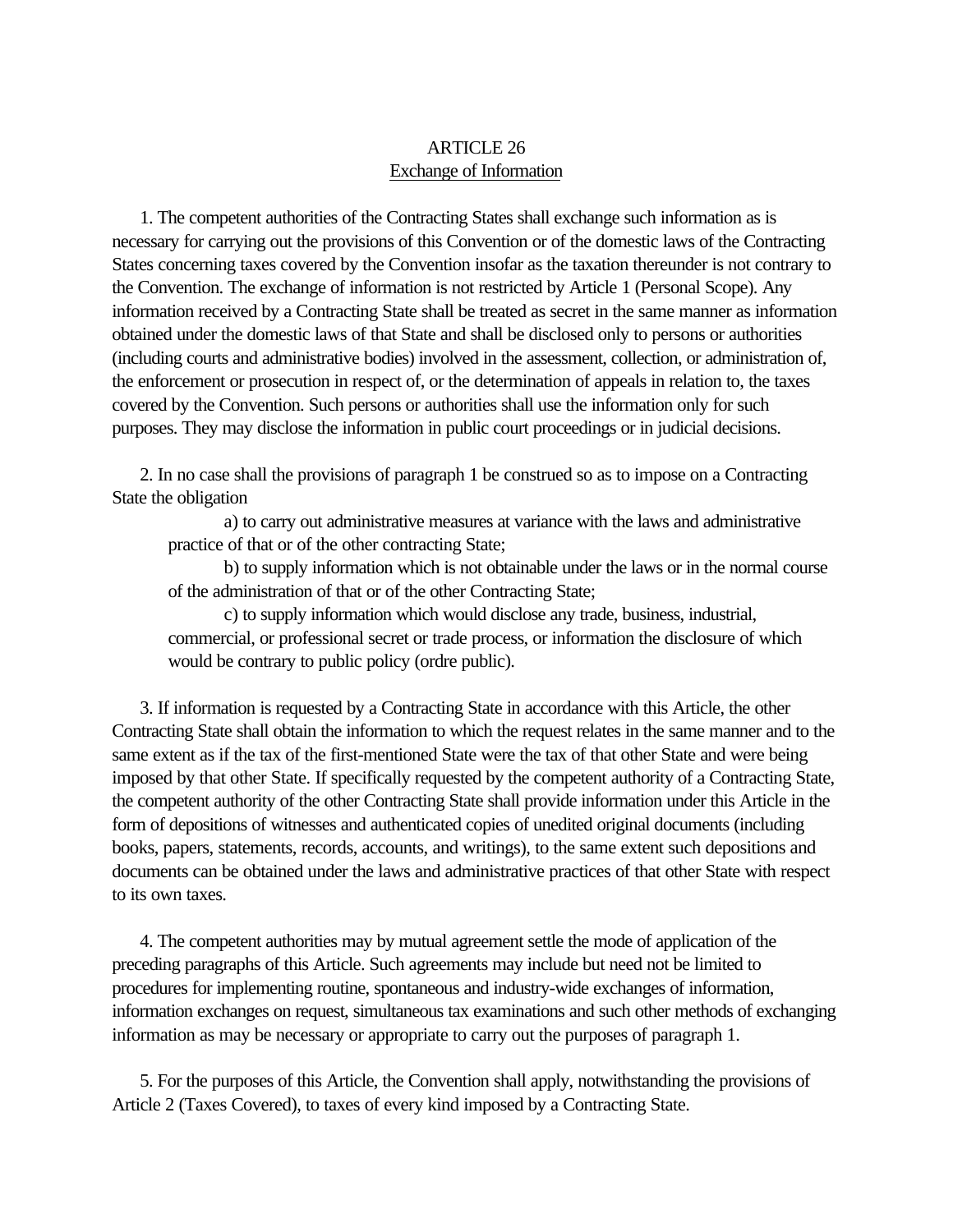# ARTICLE 27 Administrative Assistance

<span id="page-25-0"></span> 1. The Contracting States undertake to lend assistance and support to each other in the collection of the taxes to which this Convention applies, together with interest, costs, and additions to such taxes.

 2. In the case of applications for enforcement of taxes, revenue claims of each of the Contracting States which have bean finally determined may be accepted for enforcement by the other Contracting State and may be collected in that State in accordance with the laws applicable to the enforcement and collection of its own taxes.

 3. Any application shall include a certification that under the laws of the State making the application the taxes have bean finally determined.

 4. The assistance provided for in this Article shall not be accorded with respect to the citizens, companies, or other entities of the State to which the application is made, except as is necessary to insure that the exemption or reduced rate of tax granted under this Convention to such citizens, companies, or other entities shall not be enjoyed by persons not entitled to such benefits.

 5. This Article shall not impose upon either of the Contracting States the obligation to carry out administrative measures which are of a different nature from those used in the collection of its own taxes, or which would be contrary to its sovereignty, security, or public policy.

# ARTICLE 28 Diplomatic Agents and Consular Officers

 Nothing in this Convention shall affect the fiscal privileges of diplomatic agents or consular officers under the general rules of international law or under the provisions of special agreements.

# ARTICLE 29

#### Entry into Force

 1. This Convention shall be subject to ratification in accordance with the applicable procedures of each Contracting State and instruments of ratification shall be exchanged at Washington as soon as possible.

 2. The Convention shall enter into force upon the exchange of instruments of ratification and its provisions shall have effect

a) in the case of the United States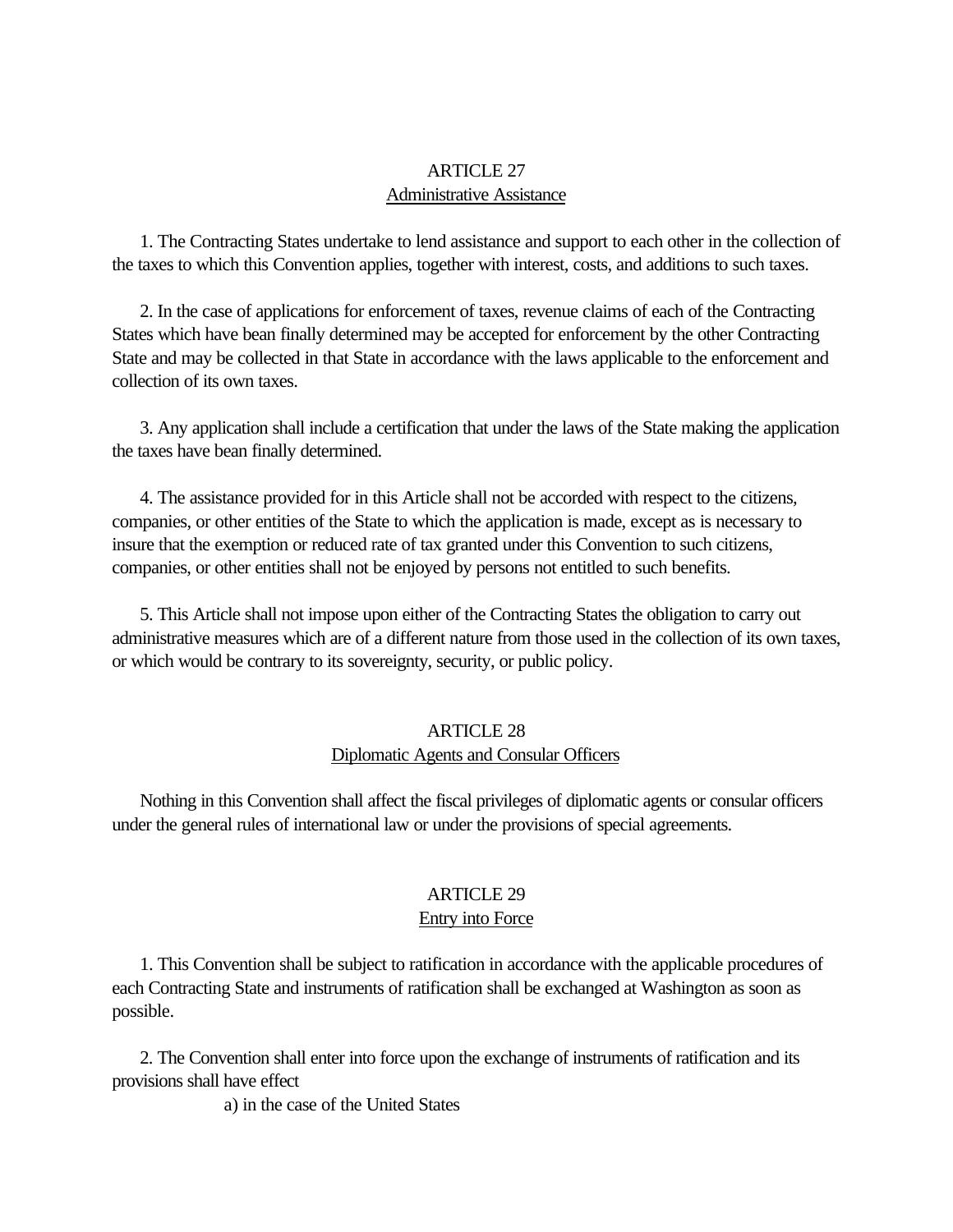<span id="page-26-0"></span>(i) in respect of taxes withheld at source, for amounts paid or credited on or after the first day of January next following the date on which the Convention enters into force;

(ii) in respect of other taxes, for taxable years beginning on or after the first day of January next following the date on which the Convention enters into force; and b) in the case of Sweden

(i) in respect of taxes on income, for income derived on or after the first day of January next following the date on which the Convention enters into force;

(ii) in respect of the State capital tax, for tax which is assessed in or after the second calendar year following that in which the Convention enters into force;

(iii) in respect of the excise tax imposed on insurance premiums paid to foreign insurers, for premiums paid on or after the first day of January next following the date on which the Convention enters into force.

 3. Upon the coming into effect of this Convention, the Convention and accompanying Protocol between the Government of the United States of America and the Kingdom of Sweden for the avoidance of double taxation and the establishment of rules of reciprocal administrative assistance in the case of income and other taxes, signed at Washington on March 23, 1939, as modified by a Supplementary Convention signed at Stockholm on October 22, 1963, shall terminate. The provisions of the 1939 Convention, as modified, shall cease to have effect with respect to the United States and Sweden from the date on which the corresponding provisions of this Convention shall, for the first time, have effect according to the provisions of paragraph 2 of this Article. With regard to the Swedish State capital tax, the 1939 Convention shall be applied for the last time for tax assessed the first year after the year in which this Convention enters into force.

# ARTICLE 30

## **Termination**

 This Convention shall remain in force until terminated by a Contracting State. Either Contracting State may terminate the Convention at any time after 5 years from the date on which the Convention enters into force, provided that at least 6 months prior notice of termination has been given through diplomatic channels. In such event, the Convention shall cease to have effect

a) in the case of the United States

(i) in respect of taxes withheld at source, for amounts paid or credited on or after the first day of January next following the expiration of the 6 months period;

(ii) in respect of other taxes, for taxable years beginning on or after the first day of January next following the expiration of the 6 months period; and

b) in the case of Sweden

(i) in respect of taxes on income, for income derived on or after the first day of January next following the expiration of the 6 months period;

(ii) in respect of the State capital tax, for tax which is assessed in or after the second calendar year following the expiration of the 6 months period;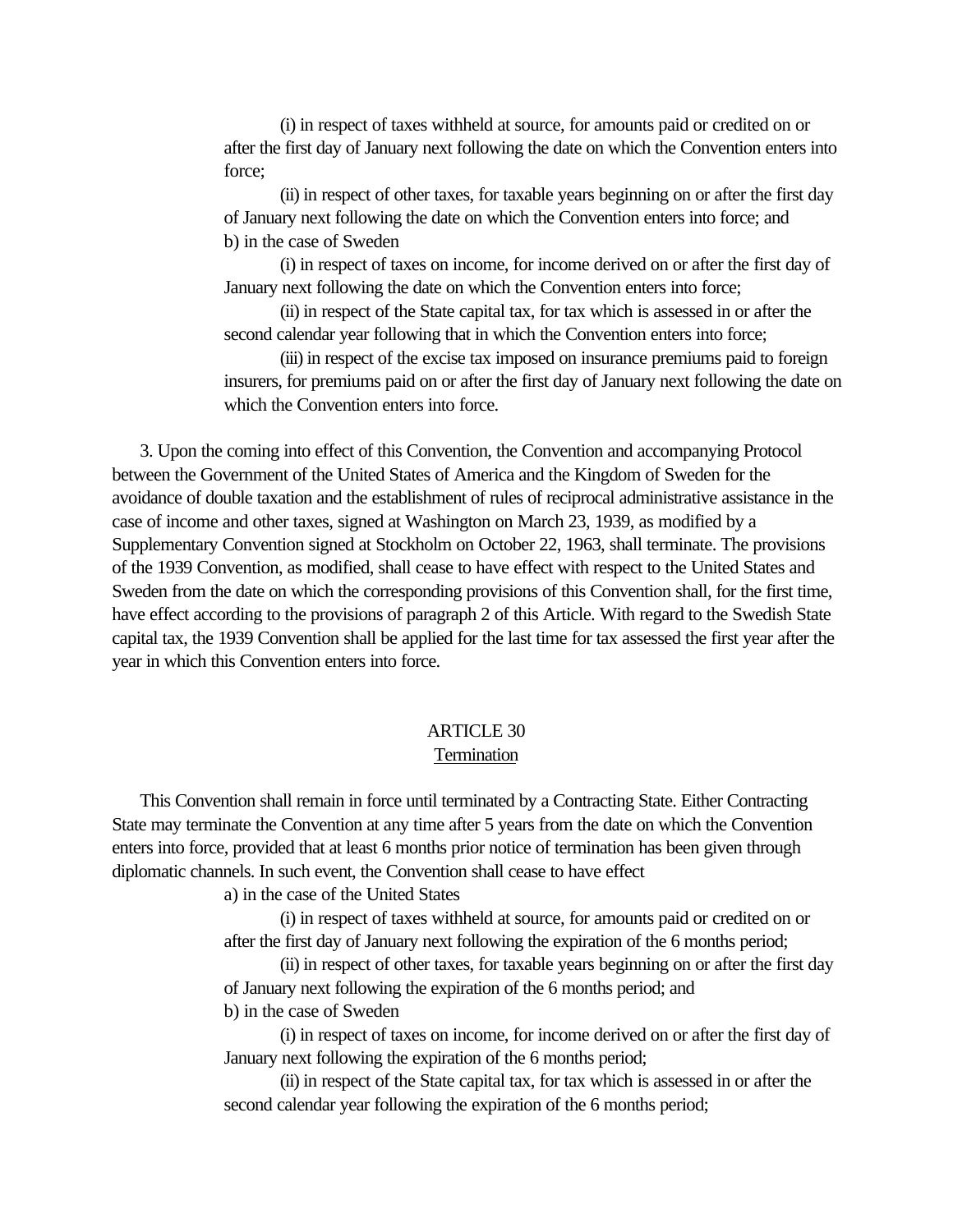(iii) in respect of the excise tax imposed on insurance premiums paid to foreign insurers, for premiums paid on or after the first day of January next following the expiration of the 6 months period.

<span id="page-27-0"></span> IN WITNESS WHEREOF, the undersigned, being duly authorized by their respective governments, have signed the Convention.

DONE at Stockholm, in duplicate, in the English language, this *first* day of *September* 1994.

(s) Thomas L. Siebert (s) Bo Lundgren FOR THE GOVERNMENT OF FOR THE GOVERNMENT OF THE UNITED STATES OF AMERICA: SWEDEN:

#### NOTES OF EXCHANGE

Embassy of the United States of America Stockholm

Mr. Bo Lundgren Minister for Fiscal and Financial Affairs Kingdom of Sweden

Excellency:

 I have the honor to refer to the Convention between the Government of the United States of America and the Government of Sweden for the Avoidance or Double Taxation and the Prevention of Fiscal Evasion with Respect to Taxes on Income, which was signed today, and to confirm, on behalf of the Government of the United States of America, the following understandings reached between our two Governments.

 1. Scandinavian Airlines System (SAS) is a consortium within the meaning of Article 8 (Shipping and Air Transport), its participating members being Det Danske Luftfartsselskab A/S (DDL), Det Norske Luftfartsselskap A/S (DNL), and AB Aerotransport (ABA). In order to avoid the problems inherent in operating in the United States through a consortium, the members of the consortium in 1946 established a New York corporation, Scandinavian Airlines of North America Inc. (SANA Inc.) originally under the name Scandinavian Airlines System, Inc. to act on their behalf in the United States pursuant to an agency agreement dated September 18, 1946. A similar agreement was entered into by SAS directly and SANA Inc. on March 14, 1951 and revised on August 4, 1970.

 Pursuant to the agency agreement, SANA Inc. is authorized to perform only such functions as SAS assigns to it, all in connection with international air traffic. Under that agreement, all revenues collected by SANA Inc. are automatically credited to SAS. Operating expenses incurred by SANA Inc. are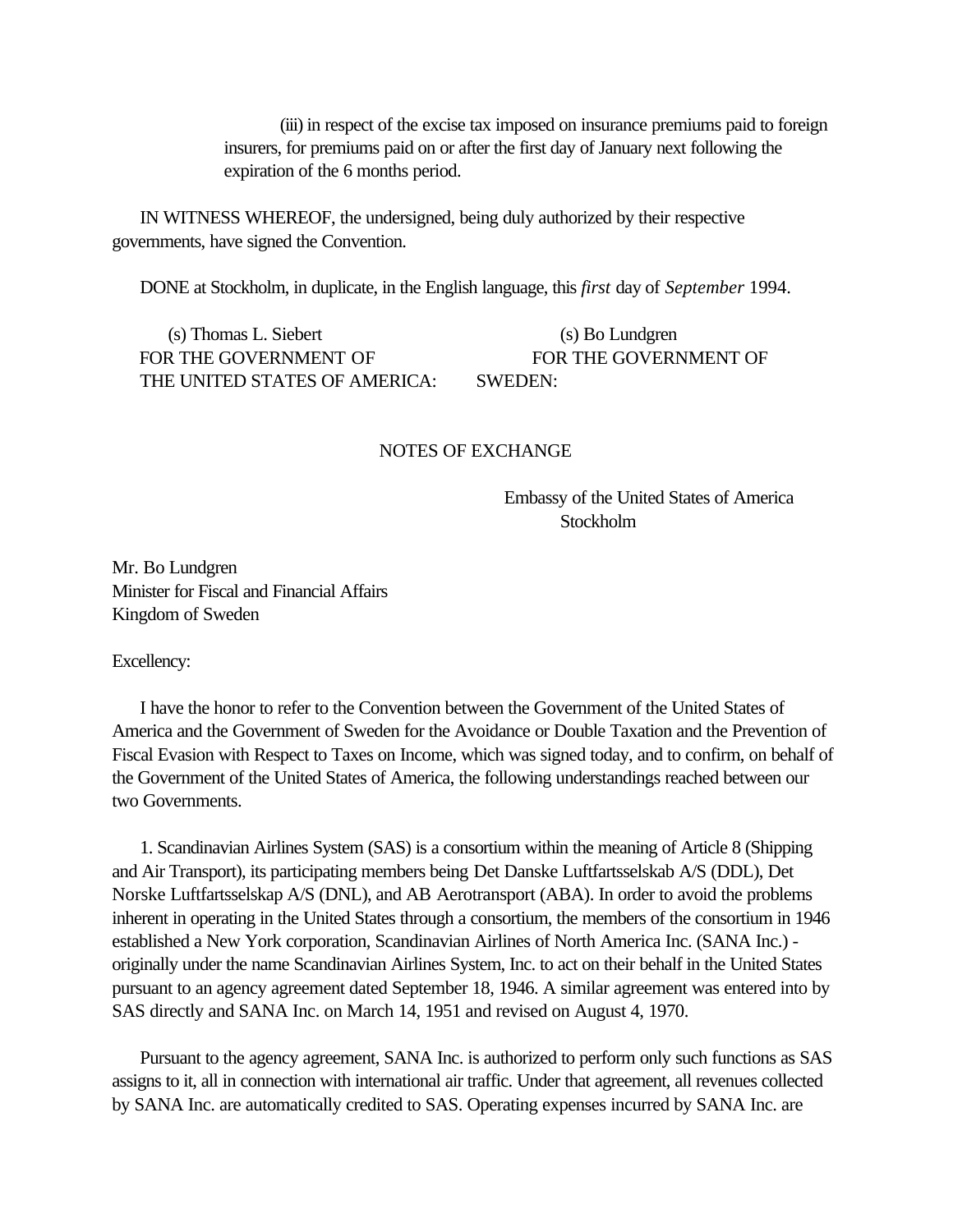debited to SAS in accordance with the terms of the agency agreement. SAS is obligated under the terms of the agency agreement to reimburse SANA Inc. for all of its expenses irrespective of the revenues of SANA Inc. SANA Inc. does not perform any functions except those connected with or incidental to the business of SAS as an operator of aircraft in international traffic.

 In view of the special nature of the SAS consortium and in view of the agency agreement as described above, the United States for purposes of Article 8 (Shipping and Air Transport) of the Convention signed today shall treat all of the income earned by SANA Inc. which is derived from the operation in international traffic of aircraft as the income of the SAS consortium.

 2. It is understood that the reference in paragraph 2 of Article 19 (Pensions and Annuities) to legislation similar to social security legislation of a Contracting State is intended, in the case of the United States, to refer to tier 1 Railroad Retirement benefits.

 If this is in accordance with your understanding, I would appreciate an acknowledgment from you to that effect.

Accept, Excellency, the renewed assurances of my highest consideration.

Ambassador Thomas L. Siebert

Ministry of Finance *Minister for Fiscal And Financial Affairs Bo Lundgren* Stockholm, 1 September, 1994

His Excellency Mr. Thomas Siebert *Ambassador Extraordinary and Plenipotentiary of the United States of America*

Excellency:

 I have the honor to acknowledge the receipt of your letter of 1 September, 1994 which reads as follows:

 "I have the honor to refer to the Convention between the Government of the United States of America and the Government of Sweden for the Avoidance of Double Taxation and the Prevention of Fiscal Evasion with Respect to Taxes on Income, which was signed today, and to confirm, on behalf of the Government of the United States of America, the following understandings reached between our two Governments.